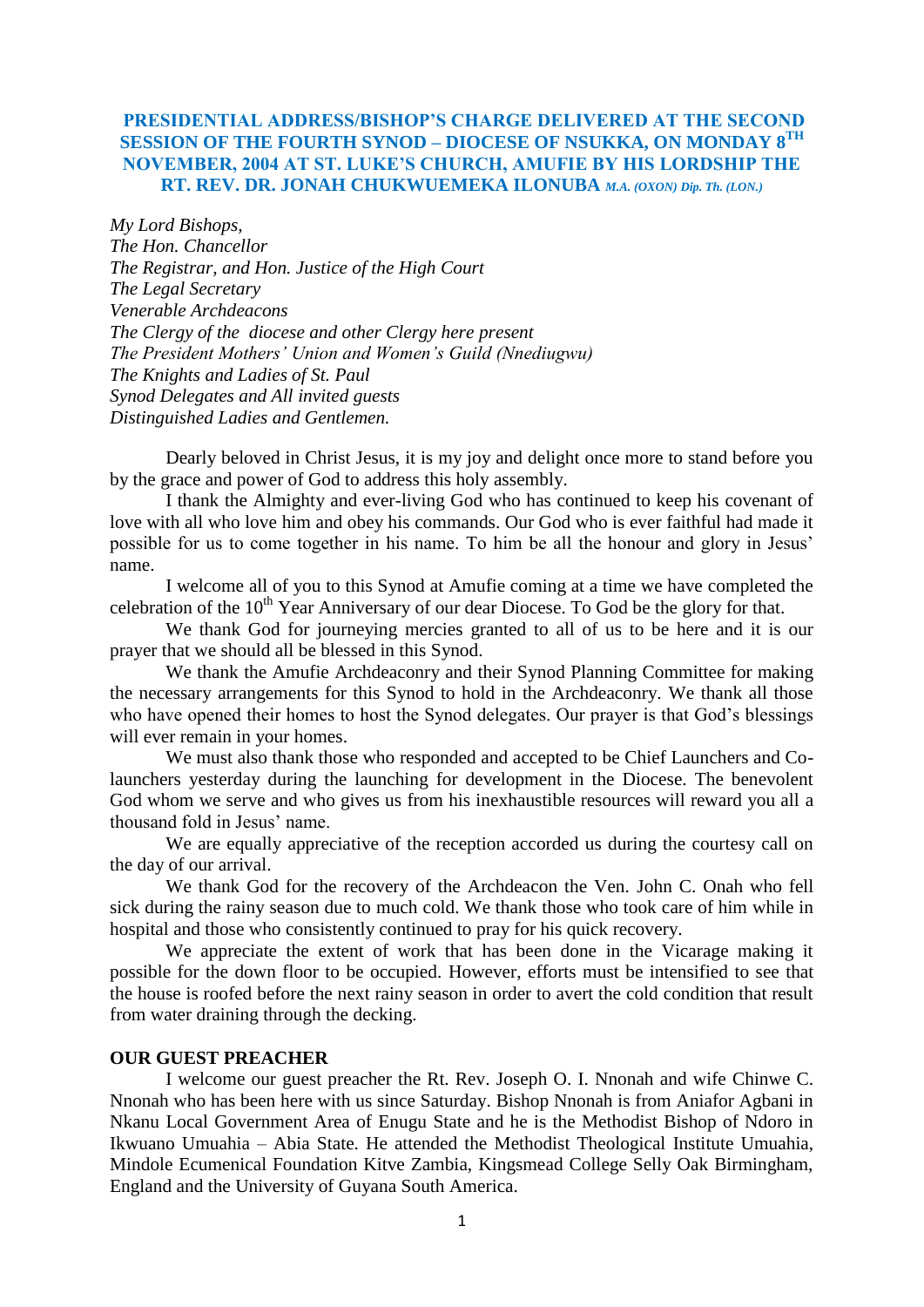He was the Methodist Bishop of Okigwe from 1996 – 2001 from where he was translated to Ndoro. Bishop Nnonah and I came very close when in 2001 we led the Enugu State Christian Pilgrimage to the Holy Land. I thank God for that opportunity and for the experiences we shared together.

We thank God for using him to speak to us yesterday in that powerful, inspiring and soul-searching sermon. It is my hope and belief that the message will take a very deep root in our hearts and help us to re-examine our lives as Christians who are called to be the light of the world. It is my prayer that God will help us to digest his message and use the lessons from it for our spiritual growth. My Lord Bishop once more I say to you and your amiable wife thank you and welcome, Ala, Deje. May God continue to bless your ministry in Jesus" name.

#### **THE HOST ARCHDEACONRY**

God's ways are not our ways and his thoughts not our thoughts. God can use any instrument in fulfilling His purpose. By 1927 Christianity has been established in Nsukka; and Nsukka area was then being supervisied by the Rev. Andrew N. Asiekwu who was the first resident Priest in Nsukka.

Nsukka area was then under a Divisional Officer who was also a Christian. By 1930 the Rev. A. N. Asiekwu sent two teachers to Amufie to open up a Church and a School. The teachers were Mr. Ebede from Nanka and Mr. Igboeli from Abagana. Amufie was then under a very popular Warrant Chief and Moslem, Mallam (Chief) Suleman Adukwu. When the teahers were sent to Amufie the Divisional Officer Mr. Albert and the Rev. A. N. Asiekwu instructed Mallam Suleman Adukwu to bring forty children to enroll in the School, failing which his Chieftaincy warrant would be withdrawn.

Because of this instruction from Mr. Albert and Rev. A. N. Asiekwu, Mallam (Chief) Suleman Adukwu selected a small Hill Top in Olido for the site of the Church Building where it will be possible for villages around Amufie, Olido, Ogbodu, Amube and Umachi to attend. Through the influence of another paramount Chief by name Chief Ayogu Ede from Amube, the first Bell rang for the opening of both Church and School on  $1<sup>st</sup>$  April, 1930 in Olido. The enrolment was five members all from Amufie. The five members were Azegba Eya Urama, Ugwuanyi Onoja ossai, Ogbonna Obute, Odo Nwa Abanyi and Odo Nwa Iyida Eje. There were no members from Olido, Ogbodu, Amube and Umachi.

Mallam (Chief) Suleman Adukwu transferred the Church from Olido to his Palace. So the Church, started formally in the frontage of his Palace under the two Church Teachers – Ebede and Igboeli.

To increase the number of enrolment, Chief Adukwu added his own three sons by name; Momo Adukwu, Abu Adukwu and Awudu Adukwu. Later Alphonsus Onoja, Peter Okoro, Thomas Obute and few other youths joined the Church. From that moment the Church started to grow.

As the Church grew the Chief met Elders of Amufie for a piece of land for Church Building and the Elders gave Chief Adukwu the present site to build a church. A Church was erected. It was a mud wall and thatched roof with mud seats.

The two pioneer teachers were transferred and replaced by Francis Okwuadi from Igbodo in Asaba and Mr. Nwosa and the Church was named St. Luke"s Church not C.M.S. Church again by the Rev. A. N. Asiekwu.

On July 27th 1933 (C.M.S. Anniversary Day), a popular Heathen, a soothsayer and a bad Herbalist by name Ome Nwa Eya Urama was converted and baptized and given the name Abraham Eya. This man Abraham, like St. Paul became a zealot and through his zeal and enthusiasm he helped to propagate the gospel which then extended to other villages around Amufie.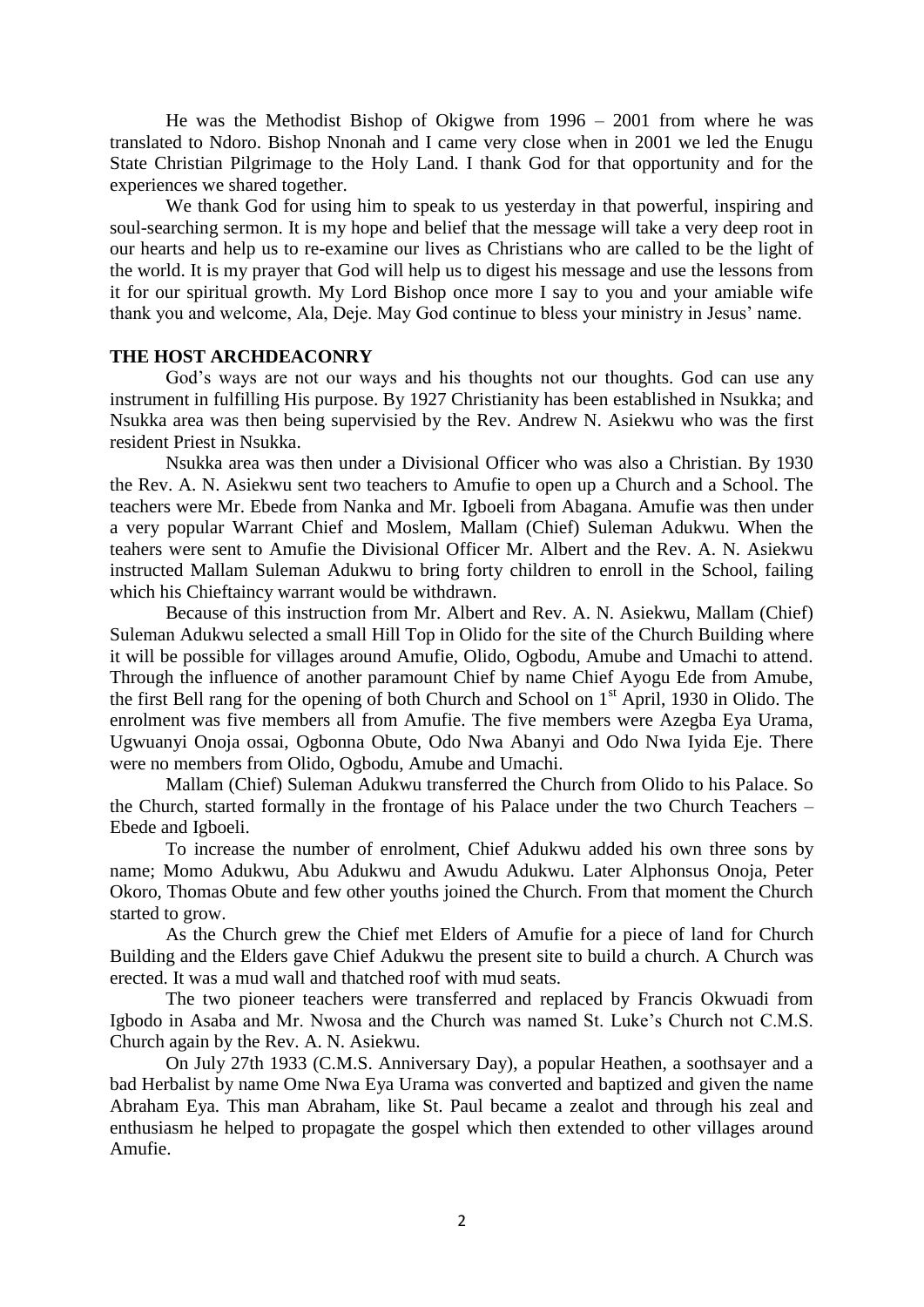- 1. St. Paul"s Church, Uda (now Parish Headquarter) through Zephaniah Ugwu Agbo (Late).
- 2. St. Bartholomew"s Church, Amachalla (now a Parish Headquarter) through Chief Emmanuel Onoja Ugwu.
- 3. St. Andrew"s Church, Igbelle and Uroshi, through Mr. John Ossai Idu and Mr. Stephen Idoko Eze Nwonyene Idoko.
- 4. St. Mary"s Church Ikpaiga through Mr. Edward Ogbonna Eya.
- 5. St. Peter"s Church, Olido, through Mr. Abraham Agbo and Chief Onoja Ome who gave his piece of land for Church building in Olido.
- 6. St. John"s Church, Umachi through Mr. Fidelis Ugwuja.

Again in the year 2000, a church was opened in Umuogbo Ekposhi named Christ Church, by the Rev. Canon E. I. Asogwa when he was the Vicar of Amufie Parish.

Amufie Archdeaconry was inaugurated on  $25<sup>th</sup>$  November 2001 with Ven. J. C. Onah as the first Archdeacon of the Archdeaconry. The Ven. J. C. Onah is now being assisted by Rev. Daniel Odezue. Archdeacon"s house had been decked and furnished and the Archdeacon has packed in while the work is in progress on first floor.

# **1. ST. STEPHEN'S CHURCH, OGRUTE**

A group of Traders (Strangers) from Nnewi, Oraukwu, Adani and Umuchu founded or planted St. Stephen"s Church in the year 1932.

The first Church building (thatched house) was sited at Japan Road, Ogrute near Eya Iyida"s house by the efforts of these strangers by name; James Agba, Nathan Onyekaonwu, Johnson Ibekwe, Isaiah Ikeme and a host of others.

The following indigenes through the inspiration of the said strangers helped in the erection of church building – Mr. Samuel Eze, Daniel Onogwu and Daniel Oyiga.

The Church building at Japan road Ogrute, was later relocated to Aji Road Ogrute, (the present site) a building of mud walls and Akanya roof was built.

The population of St. Stephen's Church right from inception was unsteady. This is because majority of her worshippers were strangers and workers in Igbo-Eze Local Government Council. That is to say that the number of strangers and Local Government Workers at a give time or period determines the church population till today.

During the Nigeria Civil War, the Nigeria Soldiers destroyed the church building. But by the grace of God the UNICEF rebuilt the church.

*There are other churches in the Parish –*

### **1. ST. MARK'S CHURCH, IGOGORO ENUGU-EZIKE**

The Church was planted by the Ven. S. O. Ugwuanyi (late) in his village. This church unfortunately had not been growing from inception as it is expected.

# **2. ST. MARK'S CHURCH, UMUOPU ENUGU-EZIKE**

This Church is growing very well. The Church has a resident Priest by name the Rev. Fidelis Obeta and a very big church building, a standard Parsonage and a Car for the Priest.

## **3. ST. PHILIP'S CHURCH, UMUIDA ENUGU-EZIKE**

The Church has a standard Church Building which was recently plastered and the ceiling completed. The Catechist"s house is at the final stage of completion. Their Catechist by name Mr. Godwin Idoko is very hard working.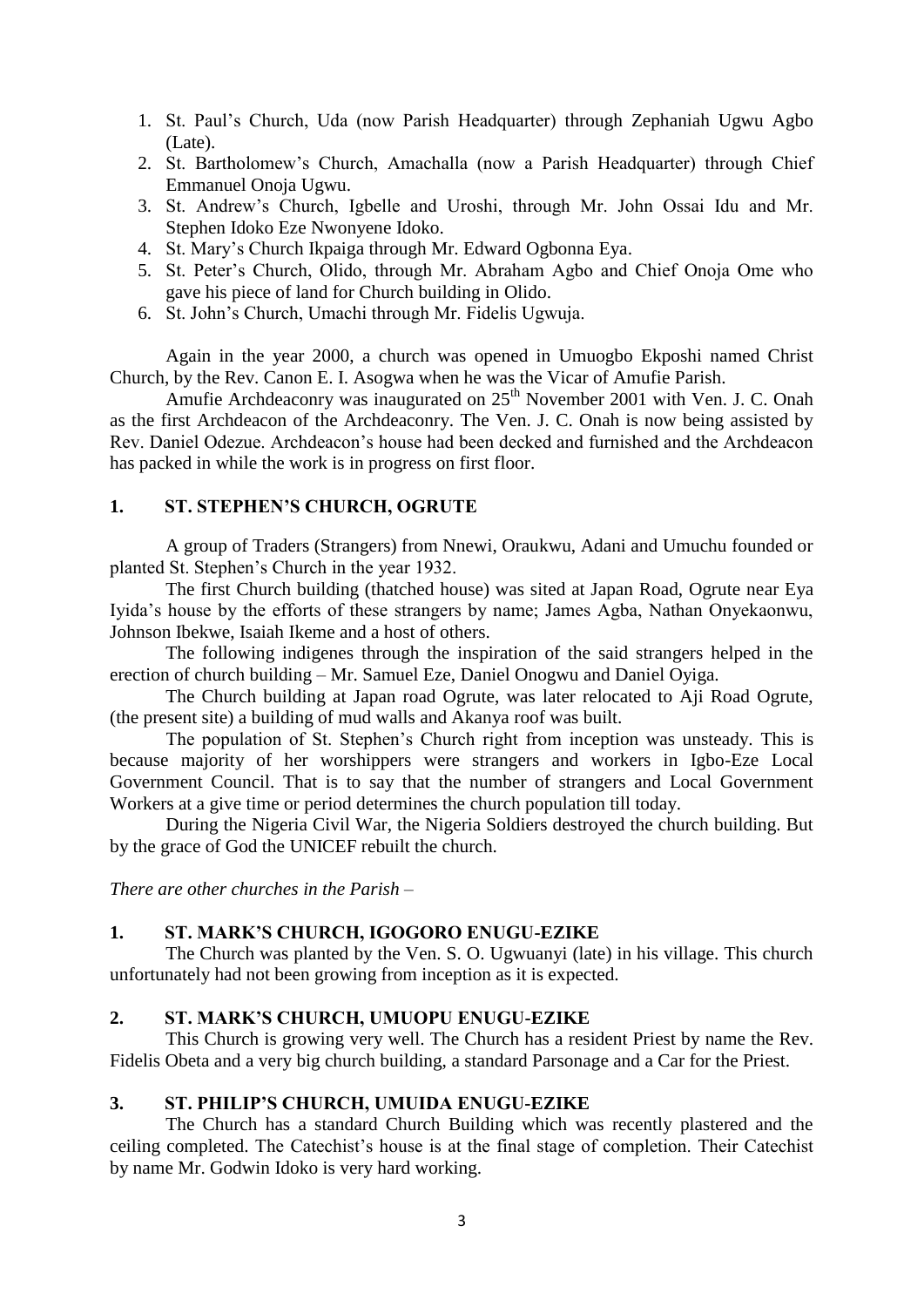#### **AMACHALLA PARISH:**

## **1. ST. BARTHOLOMEW'S CHURCH, AMACHALLA**

By 1932 Rev. Andrew N. Asiekwu the first resident Priest posted to Nsukka District visited Amachalla through Mr. Enoch Okoro from Amachalla. Mr. Enoch Okoro was treated in Rev. Jackson"s Dispensary there at Nsukka and he lived in Rev. A. N. Asiekwu"s house attending the Dispensary. The Rev. A. N. Asiekwu saw Enoch Okoro"s relations and people of Amachalla when he visited them living in ignorance and crude customs and preached the gospel to them. He asked them to send their children to school and accept the word of God. Some elders of Amachalla received the message and sent their children to school at St. Luke"s Church, Amufie. The only surviving pioneer pupil among those sent to school at Amufie is Chief Emmanuel Onoja Ugwu (Onyishi Amachalla now). So, all the converts were attending both church services and school at Amufie.

By 1935 the pupils from amachalla were sent back from Amufie to form a class at Amachalla as they were enough for a full class and that was how St. Bartholomew"s Church, Amachalla was established in 1935. But this was not by accident but through the instrumentality of the pioneer pupil, (Chief Emmanuel Onoja Ugwu) and Abraham Eya.

The Church building was mud walls and thatched roof till 1970 when Mr. Michael Nwokenagu came as a Headmaster/Catechist who started moulding cement blocks to build the present Church which Mr. Godwin Idoko a Catechist from Aguibeje started in 1982. Our Lord Bishop of Enugu diocese, the Rt. Rev. G. N. Otubelu (rtd) came the same 1982 to lay the foundation stone of the church. After the foundation ceremony, the Lord Bishop prophesied about Amachalla being a Parish and we thank God that his prophesy came to pass in the year 2000 when Amachalla became the seat of Amachalla Parish under the leadership of the Rev. Canon Dan. Omeje who was the pioneer Priest and the first Parish Priest of Amachalla Parish. The Rev. Canon Dan. Omeje also built a befitting parsonage. He also established All Saints" Church, Ikpamodo.

The second Priest in Amachalla Parish is the Rev. Samuel Ezemma who within two years of his stay at Amachalla had planted two Churches –

- (i) Anglican Church, Ogbiko Amachalla
- (ii) Anglican Church, Umuagbedo-Agu

# **2. ST. ANDREW'S CHURCH, IGBELLE/UROSHI:**

The gospel came here through Mr. John Ossai Idu and Mr. Stephen Idoko Eze Nwonyene Idoko (both late) who were attending church services with their families in St. Luke"s Church, Amufie where they were pioneer members since 1938.

It was in 1952 that the said two persons with the efforts of Late Abraham Eya established a church for Igbelle/Uroshi. They had built a standard church now and had got a Priest by July 2004. The Priest is in the person of the Rev. David M. Nwede.

# **3. ST. MARY'S CHURCH, IKPUIGA**

By 1948 Late Edward Ogbonna Eya was an apprentice to a Bicycle Repairer at Amufie. He lived in Abu Adukwu"s house there at Amufie. He heard the gospel and was converted and became a member of St. Luke"s Church, Amufie. By May, 1952 Late Edward O. Eya sent home the Good News he got from Amufie and thereby planted a church at Ikpuiga. Their first teacher was Chief Emmanuel Odo of Ihenyi-Eha Amufu and other teachers were: Mr. Felix Okoro from Adani, Mr. Samuel Ugwu from Ikem, Mr. Clement Ofobueze from Amawbia, Mr. Christopher Ezeja from Ibagwa (now a Priest) Mr. Fidelis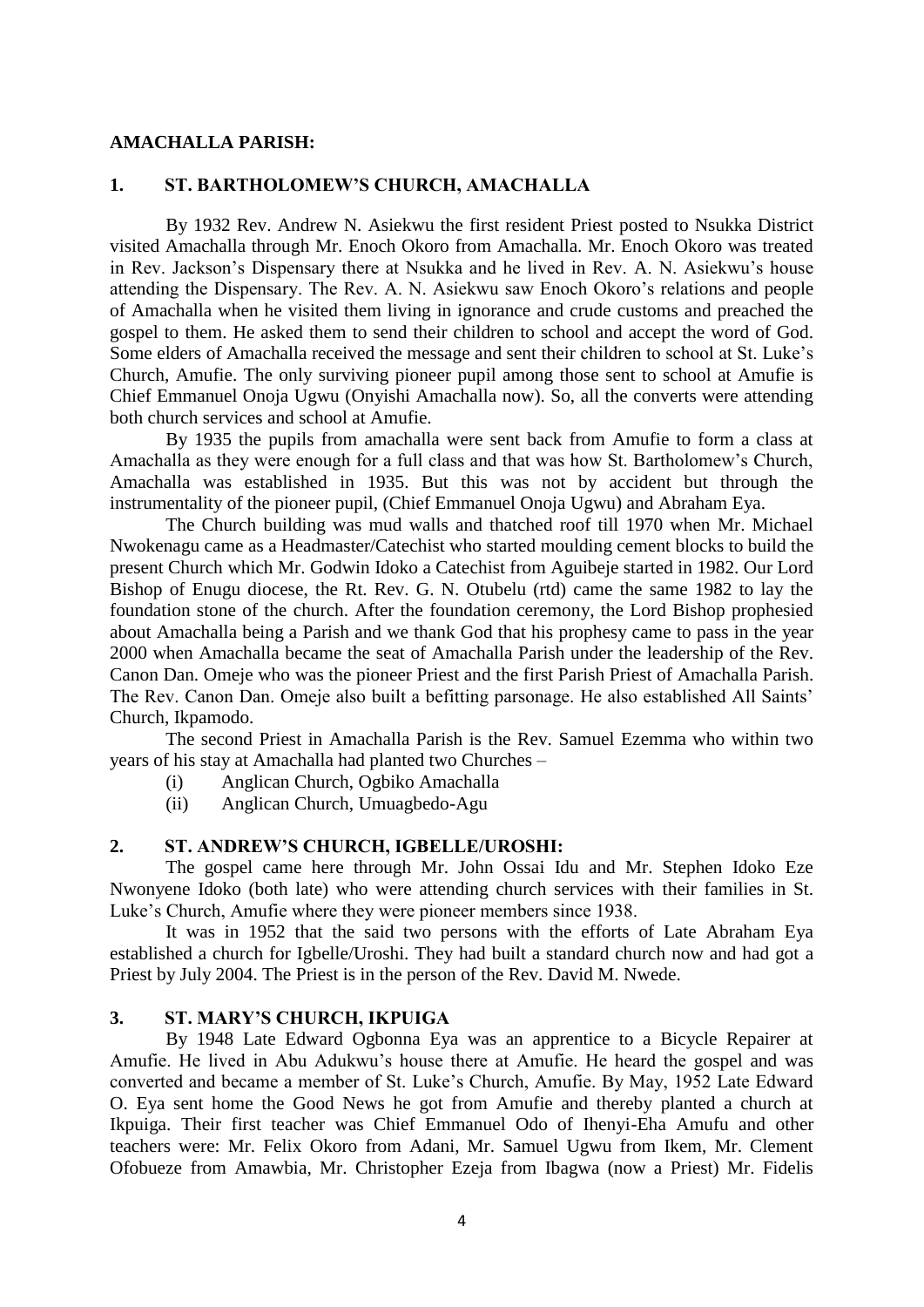Ugwuoke from Obukpa and Mr. Adulphus O. C. Ebune is the present Church Teacher. They built church.

## **UDA PARISH:**

#### **1. ST. PAUL'S CHURCH, UDA**

St. Paul"s Church, Uda was established in 1946 at a place called **"Afor Uda"** (a market place). Later in 1947 the Church was shifted to this present site along the main road. It was a thatched building of mud walls and mud seats.

The first teacher was Mr. Gilbert Onoja from Amufie. But before the establishment of the church at Uda there had been some converts already who were some of the pioneers of St. Luke"s Church, Amufie. The were by names: Mr. Zephaniah Ugwu Agbo, Pius Ugwuanyi, Lawrence Abugu, Isaac Onyeke, Joseph Agbedo, Michael Ugwuanyi and Godwin Agbo (all were now late). These people mentioned had been regular members of St. Luke's Church, Amufie many years before the establishment of their own church at Uda. It was the growth of converts from Uda that necessitated their coming home from Amufie to establish their own church instead of trekking along such a distance to and from Amufie for Church services and attending school.

The planting or establishment of church and school at Uda was made easy by the efforts of the first convert Mr. Zephaniah Ugwu Agbo and with the help of Mr. Abraham O. Eya – the two lived and died in good old age as Lay-Readers.

Other teachers who taught at St. Paul"s Church, Uda after the pioneer teacher Mr. Gilbert Onoja from Amufie were:- Mr. Jonathan Edoga (OJ) from Mgbuji Eha-Amufu, Mr. Patrick Mba from Mgbuji Eha-Amufu, Mr. Lawrence Ogbu from Mgbuji Eha-Amufu, Mr. Anthony Idoko from Aguibeje, Enugu-Ezike, and B. Agu from Udi.

The Church and School were growing till after the civil war when the schools were taken over by the Government and the Church stood alone.

Then by 1973, a Church Teacher by name Jonah Abu from Unadu was posted to St. Paul"s Church, Uda and after him the following Church Teachers and Priest followed thus: Mr. S. S. Ayogu (now a Priest, Mr. Apollos Eze and Mr. Michael Ossai, Mr. Michael Ossai came in 1981. This young man was very hard working. He cleared our debts in Enugu Diocese. He started the foundation of our present church building and finished the building. He bought our present Pulpit. He did all these things between 1981 to 1987 before he died in our church on October 4th 1987 after a brief illness. May his soul rest in peace. Amen.

In 1988 Mr. Charles Ugwu (now a Rev. Canon) from Amufie came and left the same year to Trinity College, Umuahia. The next teacher who came was Mr. Festus Ezema who served from October, 1988 to 1989. He was replaced by Mr. Paul Onwu Eze (now a Priest) who started the Parsonage project (1990 to 1996). Then Rev. Lawrence N. Eze came and became the pioneer Priest of the Church. The Rev. Lawrence N. Eze was replaced by the Rev. B. C. Okwor, who became the first Superintendent of Uda Parish. He planted a church at Inyi, Enugu-Ezike. The Rev. B. C. Okwor was replaced by the Rev. Canon G. C. Asadu who was replaced by the Rev. Canon C. C. Eze, the present Superintendent of the Parish. The Rev. Canon C.C. Eze being assisted by a Catechist, Mr. Kenneth Eze is very hard working. The Rev. Canon C. C. Eze is already erecting a new standard modern befitting church building.

### *Uda Parish has two other small churches:*

#### **1. ST. JOHN'S CHURCH, UMACHI**

This Church was established at the instance of Late Fidelis Ugwuja who was converted when he was living in Amufie and became a member of St. Luke's Church,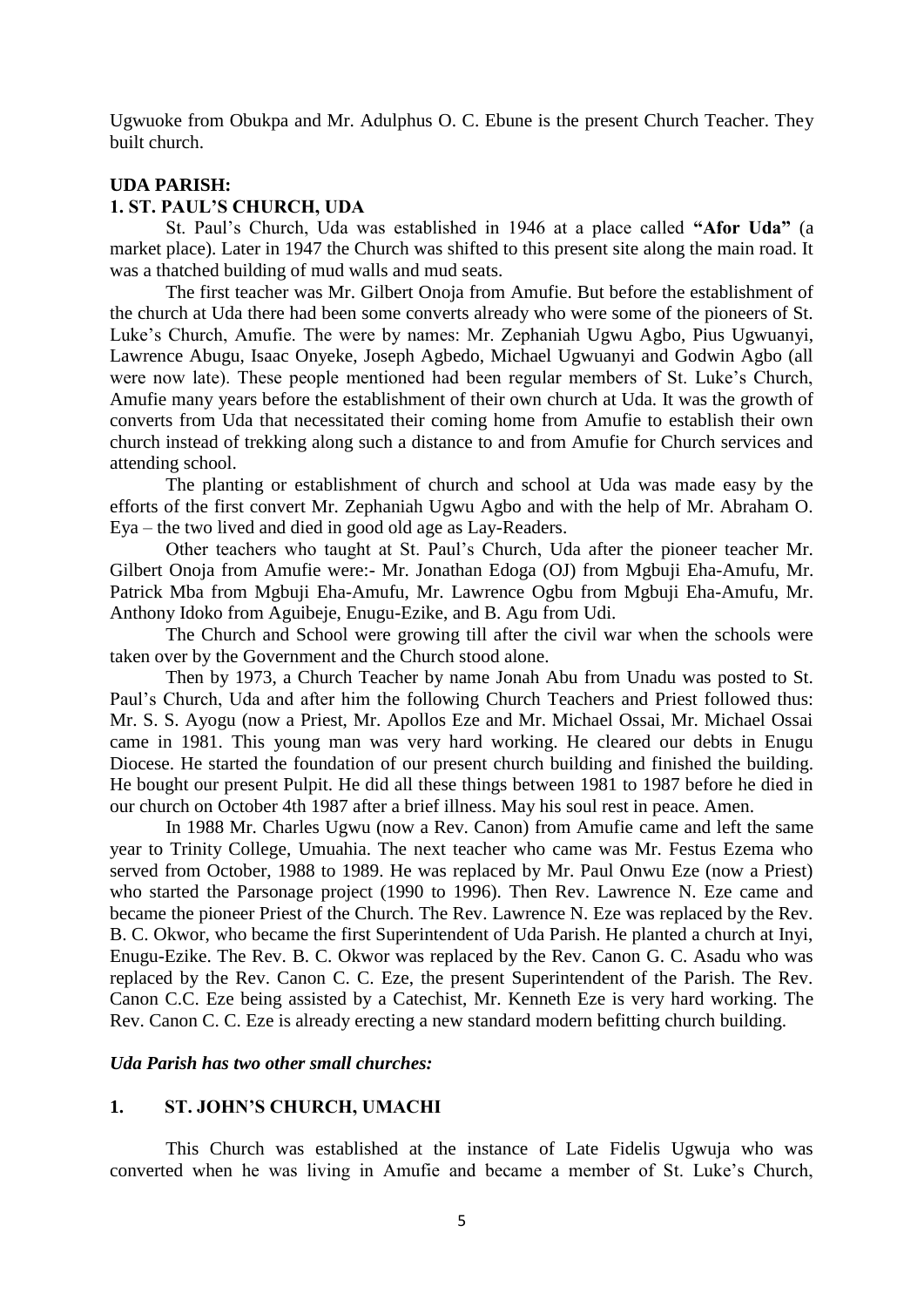Amufie. He was learning a trade under Late Eze Nwa Iyida and after many years he went back to his village Umachi to establish a Church and that is St. John"s Church, Umachi, Enugu-Ezike. The Catechist's house project is nearing completion.

### **2. ST. JAMES' CHURCH, UGBAIKE**

The Church at Ugbaike was planted by St. Paul"s Church Uda. It was a wonderful and marvelous break through into a Roman Catholic strong hold. Mr. Fidelis Ugwoke is the Catechist incharge. Meanwhile the Church Building is in progress while they hold their Church Services in the School.

#### **EVENTS OF THE DIOCESE**

# **10TH ANNIVERSARY CELEBRATION**

We thank the Almighty God who remained faithful to His promises and led us peacefully through the first ten years of our existence as a Diocese. This peace has led to whatever achievements or progress we have made in the diocese within these years. The Planning Committee under the Chairmanship of Sir Barrister Obiora Nzewi – the Chancellor of the diocese did a lot of enlightenment and sensitization of the people and we thank God for the result of that exercise. The mobilization of the people was excellent and the participation wonderful. We thank Lady Nkechi Ikpeze who organized and mobilized the young wives of the diocese. Their performance was fantastic and young wives organization has now become a force in the Diocese for outreach and evangelism.

The 10<sup>th</sup> Anniversary Celebration galvanized people and moved them to embark on one kind of project or the other to have something to show for our first ten years. Some built vicarages, others built Churches while some others bought generators or processing plants. There are those that established either poultry or piggery projects. While these are laudable and good ventures as we encourage grassroot development we must not forget or neglect our responsibility to the Diocese, Archdeaconry or the Parish to which we belong.

I have to emphasize once more that no church is allowed to engage in any project until it has fulfilled its obligation to the Diocese.

We should not however relent or think that we have arrived. Much still needs to be done especially in the area of our stewardship or giving. Many of us have not yet learnt how to give in support of the work of the Church. We expect blessings from God but do not want to give to support the progress of work in the Diocese and the Church of Nigeria in general. It can never be over-emphasized that the more we give the more blessings we get from God. Luke 6:38 says; *"Give and it will be given you. A good measure, pressed down, shaken together and running over will be poured into your lap… For with the measure you use, it will be measured to you."* God challenges us in Malachi 3:10 where He says; *"Bring the whole tithe into the store house, that there may be food in my house. Test me in this, says the Lord Almighty, and see if I will not throw open the floodgates of heaven and pour out so much blessings that you will not have room enough for it."* I urge that we once more intensify our teaching on Christian Stewardship. Let us also reject the spirit that makes us always claim that we do not have.

## **NEW CHAPLAIN FOR CHRIST CHURCH CHAPEL – U.N.N**

The Ven. Dr. Ab. C. Okorie of Okigwe South Diocese was elected as the Chaplain for the Christ Church Chapel U.N.N.

His institution and induction took place on Sunday 1st February 2004 in a Service attended by representatives from the three Co-operating churches of the Chapel – the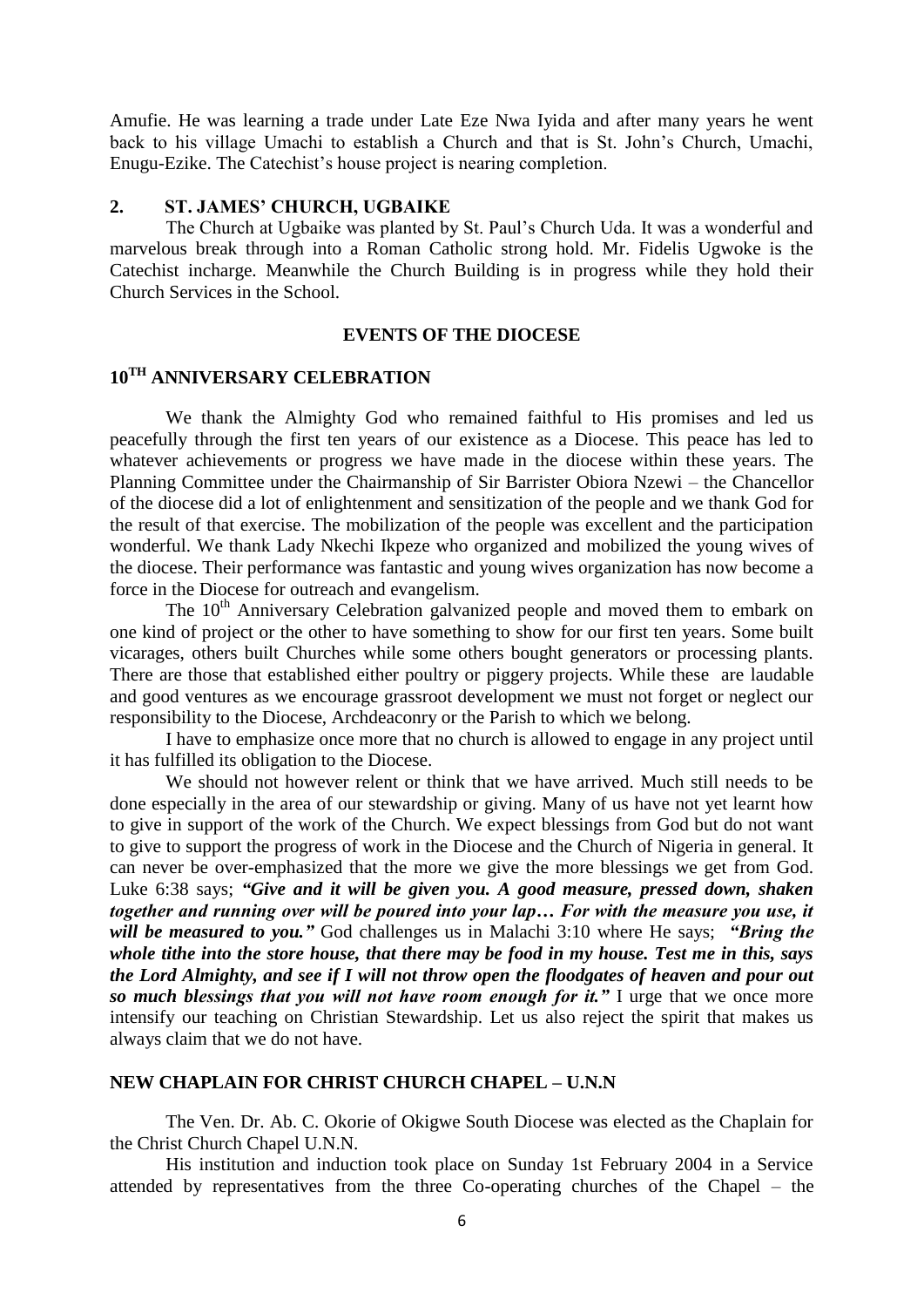Anglicans, Methodists and Presbyterians. The Archbishop of the Ecclesiastical Province of the Niger, Bishop of Awka and Dean Church of Nigeria the Most Rev. Maxwell S.C. Anikwenwa presided at service. The Chaplain has identified with the activities in the Diocese. We should continue to pray for him as he shepherds the flock at the Christ Church Chapel, U.N.N.

## **NEW VICE CHANCELLOR FOR U.N.N.**

We thank God for the appointment of the Ven. Prof. Chinedu Ositadinma Nebo, as the new Vice Chancellor for the University of Nigeria Nsukka. To God be the glory for his intervention. We equally thank all those who fasted and prayed at that time for this appointment. We are all aware of the decadenece that has engulfed this premier University whose founding fathers has as its motto – "To Restore the Dignity of Man" and its objectives were To Seek Truth, To Teach Truth and To Preserve Truth.

You will agree with me that for more than ten years now this University was only a shadow of its past glory. This citadel of learning was devastated by incessant strikes both domestic and national, cultism, intimidation and other vices.

On June  $10^{th}$  2004 the Vice Chancellor was presented to the Senate and the University Community.

The applause and the overwhelming support given to him on entry into the hall was an eloquent testimony that the people had been expecting and looking for a messiah to salvage what was left of this institution. His speech and vision for the University convinced everyone that at last a Daniel has come to judgement He said *"I must state that I am here on a mission. I am a Missionary to the University of Nigeria Nsukka, by divine purpose and intervention. I have been commissioned by God to rebuild the broken walls and psyche of this university, bring healing to the wounded, reconcile those who hate other, inject sanity and discipline into the system and transform this University from being simply chronologically the first to becoming functionally and technologically the first and the best. My mission is to get the wounded lion to roar again and roar so loudly that its voice would reverberate from Nsukka – Enugu, Egypt to Pretoria and across the Atlantic Ocean and the Pacific Ocean."*

He needs our prayers and support to achieve this vision and I have no doubt that God who has called him to this noble assignment will equip, direct and give him the needed wisdom to accomplish this task. God has opened the way and no one can shut it.

## **INITIATION AND INVESTITURE OF KNIGHTS OF ST. PAUL**

On Sunday 30th November 2003 the third batch of the Knights of St. Paul were initiated and invested at St. Thomas' Church, Aku. We thank God for their zeal and commitment. It is our hope that they will identify themselves fully with the good work which the Knights have been doing in the Diocese. We pray that the Knights will not relent in their service to God since they are not serving man but God who rewards everyone according to his work.

We know that there are those who are enemies of progress and who do not appreciate the good qualities in other people and they themselves cannot even do any good work. The holy writ enjoins us in Eph. 4:1 *"I urge you to live a life worthy of the calling you have received."*

#### **INAUGURATION OF NEW PARISHES**

Six new Parishes have been inaugurated within this year alone and the  $7<sup>th</sup>$  one will be inaugurated before the end of the year. *They are:*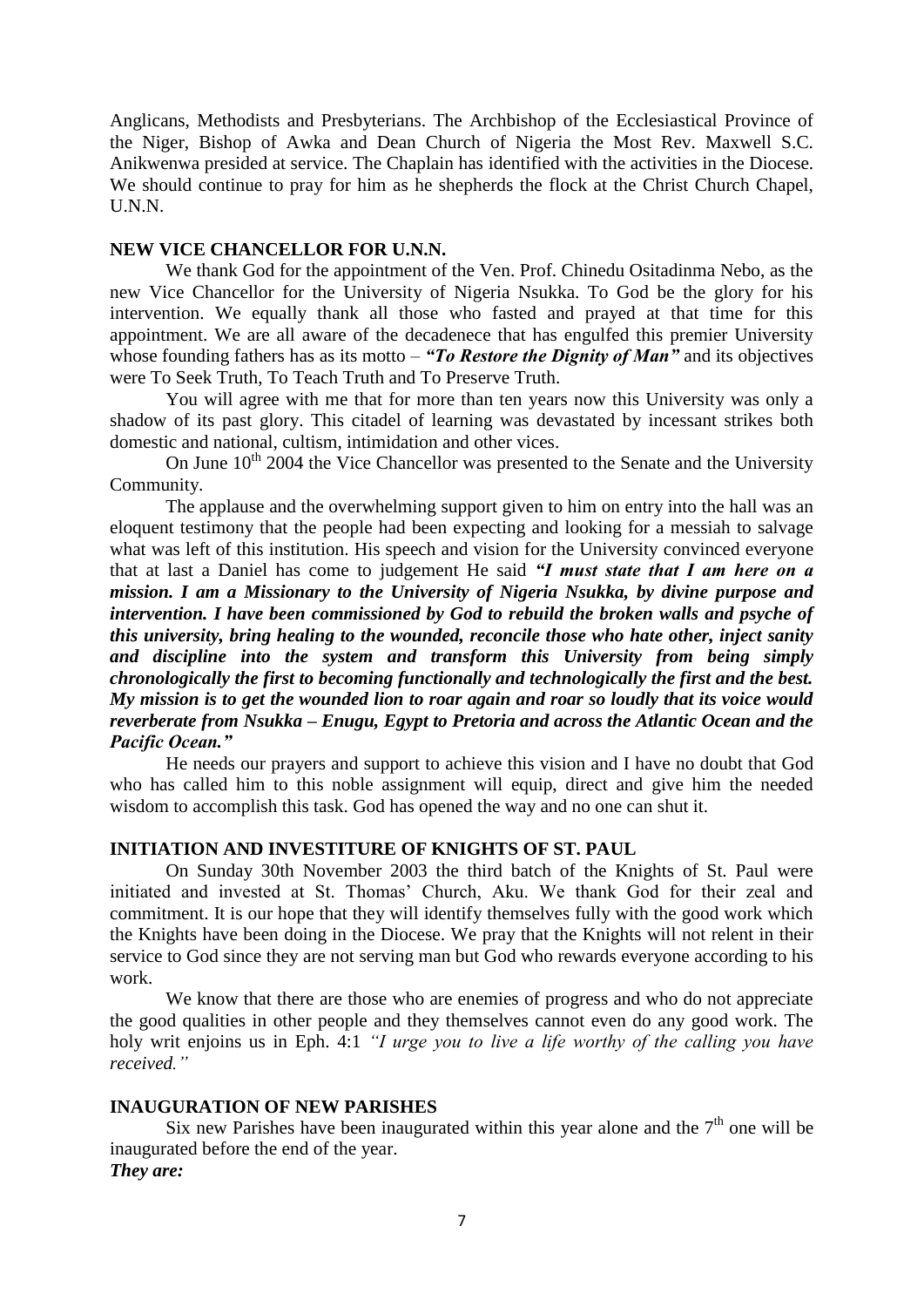- 1. St. Luke"s Parish Nsukka inaugurated 25th January 2004
- 2. Itchi Parish inaugurated 15th May 2004
- 3. Ekwegbe Parish inaugurated 16th May 2004
- 4. Okpuje Parish inaugurated 5th June 2004
- 5. Obimo Parish inaugurated 13th June 2004
- 6. Abbi Parish inaugurated 11th July 2004
- 7. Iheakpu-Awka Parish to be inaugurated on 5th December 2004

In Eha-Amufu Archdeaconry arrangements should be made to see that the following areas are carved out as Parishes for an effective grass-root evangelism –

St. Peter"s Umuju

St. John"s Aguamede

St. Paul"s Ihenyi

The Archdeaconry Board will know the group of Churches in these areas and make them work towards their inauguration before June 2005. Other Archdeaconries will equally do the same and recommend possible new Parishes before I do it myself.

## **TRINITY ORDINATION**

On Sunday  $4<sup>th</sup>$  July 2004 at St. Paul's Cathedral – 3 Deacons and 6 Priests were ordained.

#### *They are:*

| <b>Deacons:</b>     | The Revd. Nnamdi Ezema      |
|---------------------|-----------------------------|
|                     | The Revd. Daniel Odezue and |
|                     | The Revd. William S. Okoye  |
| <b>The Priests:</b> | The Revd. Emmanuel Ali      |
|                     | The Revd. Ikechukwu Ezeja   |
|                     | The Revd. Frank Ilo         |
|                     | The Revd. David M. Nwede    |
|                     | The Revd. Ambrose Uchendu   |
|                     | The Revd. Livinus Ugwuanyi  |

Continue to pray for them in their ministry in their different churches and the Diocese at large.

#### **EVANGELISTIC OUTREACH:**

We are all aware that evangelism is the primary assignment of the Church. Christ commissioned his disciples; *"Go and make disciples of all nations, baptizing them in the name of the Father and of the Son and of the Holy Spirit, and teaching them to obey everything I have commanded you … to the very end of the age."* Matthew 28:19-20.

The Church of Nigeria is poised to double its number by the year 2006 and every Anglican is expected to win at least one convert in a year. We have not relented in our Diocese. We thank all the arms that are engaged in evangelistic outreach – The EFAC, ASF and the Evangelism Committee under the able leadership of the Rev. Canon E. I. Asogwa who has been co-ordinating the activities.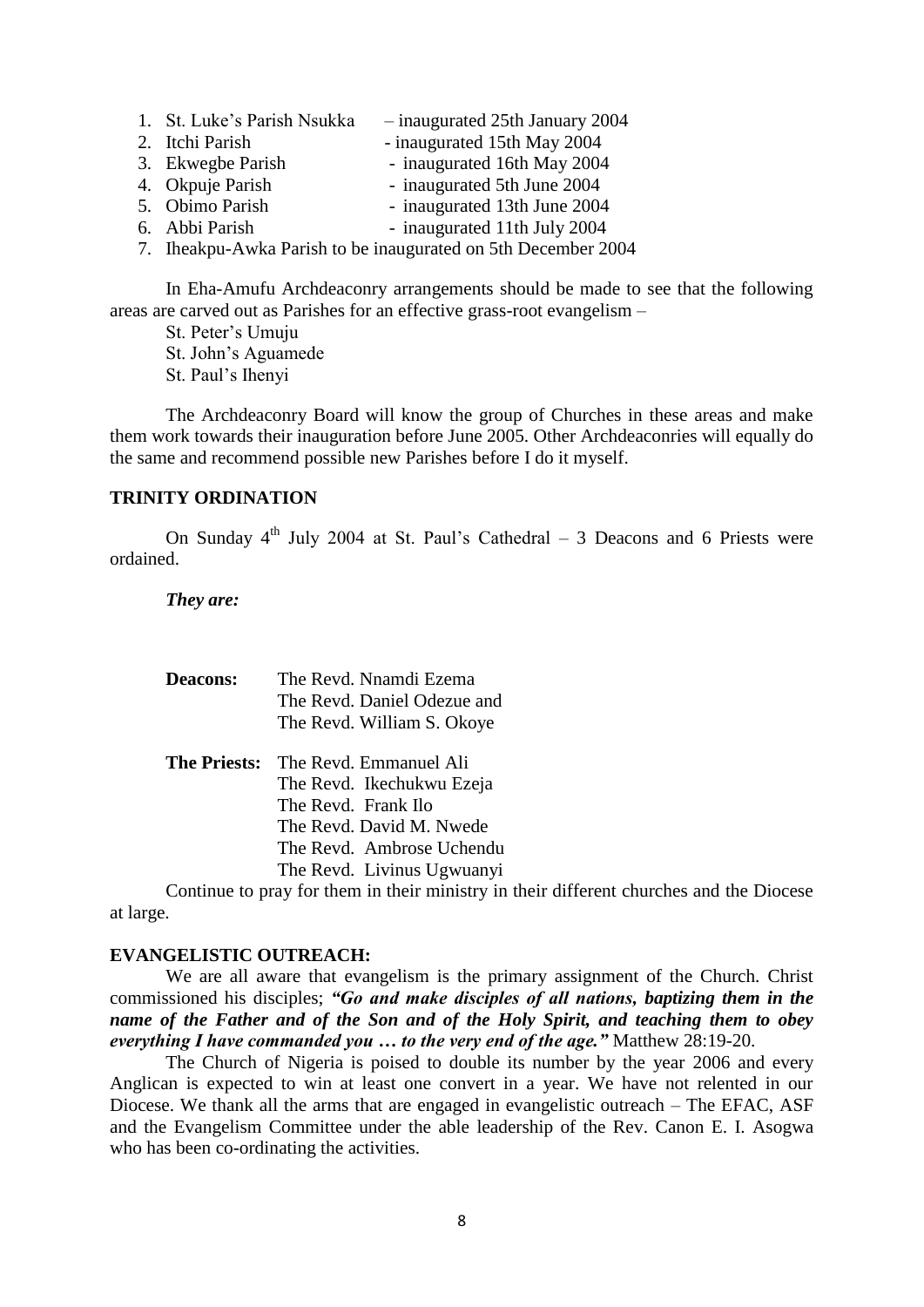On Friday 21st May an evangelistic outreach was organized for Ukpata area and we thank God for what happened. I was there on Friday  $22<sup>nd</sup>$  and many other clergymen were in attendance. We thank God for the response and for the provision of a parcel of land for our Church building. The Diocese has been doing everything possible to see that the land is secured. Detailed report will come during report on Evangelism.

We have also reached out to Odolu – in Igala Mainland Local Government of Kogi State, Amalla and other areas at the border towns. We thank the ASF who were in this area from 3rd – 6th June 2004, and all others who assisted them the Rev. Canon E. I. Asogwa, Rev. Canon Engr. Dr. T. C. Madueme and others. May God bless you in Jesus' name. The Church of Nigeria has already included Igala as one of the areas for the creation of a Missionary Diocese.

## **CHRISTIAN FATHERS' FELLOWSHIP**

Our response for admission to this Christian Organization has not been encouraging. Many fathers still drag their feet and do not want to be involved in active church work. Fathers have not been able to organize themselves as women and therefore they have not really assumed the leadership role that God gave them in the family, the Church and the society.

The Christian Father"s Fellowship is meant to bring fathers together to educate them on their role as leaders both spiritually, and other areas of life.

I thank St. Paul"s Cathedral who produced the highest number of Fathers that were admitted in one service.

They were 50. Some Churches do not produce even one candidate. We should intensify our effort in teaching and educating the members on their Christian involvement.

#### **OBITUARY**

We lost by death Dr. Larry Amuka of Aku and Dame Sussy Onyeisi. We thank God for their lives and pray that God will continue to sustain their families.

Other obituaries will be made known in Archdeaconry reports.

## **CHURCH OF NIGERIA NEWS:**

#### *Silver Jubilee Celebration:*

The Church of Nigeria (Anglican Communion) celebrated her Silver Jubilee on Tuesday 24th February 2004 being St. Matthias" Day. We thank God for the Primate and for his visionary leadership, for the achievements the church has made so far. His leadership in the Churches of the global South has enabled us to stand firmly against homosexuality which is against the biblical faith of the Church. He said during one of the African Archbishops' Conference *"We will not on the altar of money mortgage our conscience … faith or salvation."*

#### **ENDOWMENT FUND**

During the last Standing Committee at Enugu, the Primate lamented that some Dioceses have not responded to this move to make Church of Nigeria self – reliant by having a strong financial base. Our Diocese has not responded positively to this call inspite of all the plans we have put in place to raise the fund. It is unfortunate that we always drag our feet when it comes to contributing money to support Church programmes.

The idea is that when this money is raised our Provincial Assessments will be reduced and we can then use whatever money we raise for our internal development. Dioceses are expected to pay up their quota when the Bishops meet in their annual retreat at Badagry in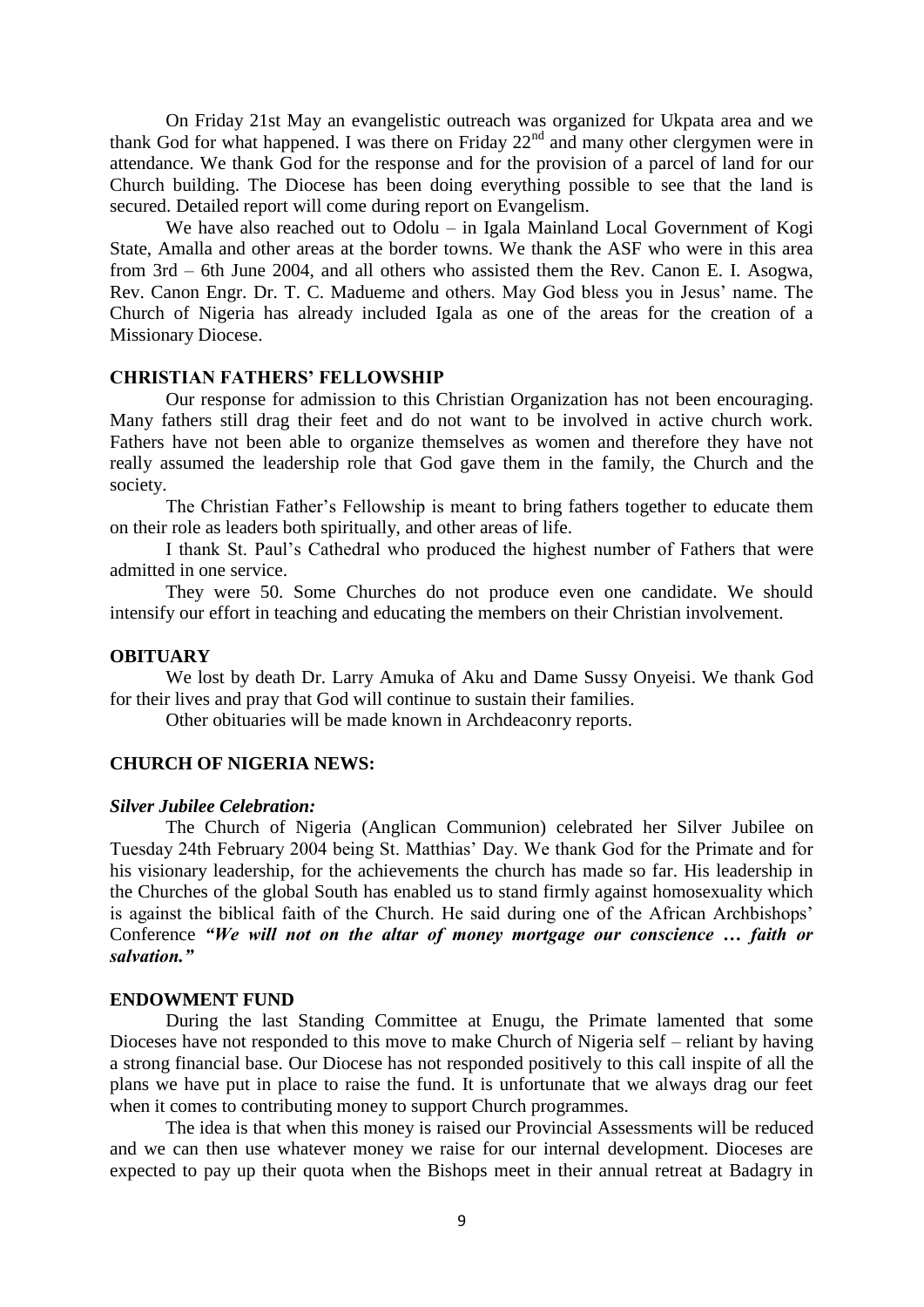January. Already Churches have been told what we expect from them by the end of December this year. I therefore appeal that we shall work hard to raise this fund.

# **CHURCH OF NIGERIA 1-1-3 PROGRAMME**

At the Standing Committee of September last year it was agreed that the Church of Nigeria would double its membership in three years. The idea is that every member will commit himself/herself to help one person become a member of the Anglican Church within the next three years. If this is done, each church will be able to double itself and plant another Church by the year 2006. Our Diocesan Evangelism Committee has been working hard in soul-winning and church planting. To support their effort the Parishes and Archdeaconries will equally have Committee on Mission and Evangelism where they are not yet in existence.

# **RETIREMENTS**

*The following Bishops have retired after many years of fruitful service in the Lord's vineyard.*

| The Rt. Rev. G. C. Echefu     | Ideato        |
|-------------------------------|---------------|
| The Rt. Rev. Uju Obinya       | Ukwa          |
| The Rt. Rev. J. A. Omoyajowo- | <b>I</b> jebu |
| The Rt. Rev. George Bako      | Lokoja        |
|                               |               |

We thank God for their faithful service and ministry in the Lord's vineyard. We pray that God will grant them good health in their retirement.

## **NEW DIOCESES CREATED**

The following new Dioceses have been created.

Diocese of Okrika from Niger Delta Diocese. Diocese of Oyo from Diocese of Ibadan. Diocese of Ahoada from Niger Delta West. Diocese of Ekiti-Oke from Diocese of Ekiti

# **CONSECRATIONS AND ENTHRONEMENTS**

Since our last Synod Ten Bishops have been consecrated and enthroned.

| $\Rightarrow$ The Rt. Rev. Samuel Olayanju   | Kabba        |
|----------------------------------------------|--------------|
| $\Rightarrow$ The Rt. Rev. Peter Lmasuen     | Benin        |
| $\Rightarrow$ The Rt. Rev. Michael Fepe      | Remo         |
| $\Rightarrow$ The Rt. Rev. David Bello       | Otukpo       |
| $\Rightarrow$ The Rt. Rev. Tubokosemie Abere | Okrika       |
| $\Rightarrow$ The Rt. Rev. Jacob Fasipe      | Oyo          |
| $\Rightarrow$ The Rt. Rev. Clement Ekpeye    | Ahoada       |
| $\Rightarrow$ The Rt. Rev. Isaac Olubowale   | Ekiti-Oko    |
| $\Rightarrow$ The Rt. Rev. Samuel K. Eze     | Ukwa         |
| $\Rightarrow$ The Rt. Rev. David Onuoha      | Okigwe-South |
| $T1$ $T1$ $T1$ $T1$ $T1$ $T1$ $T1$           |              |

 $\Rightarrow$  The Rt. Rev. Dr. Caleb Maduoma was translated to Ideato.

We pray for these Bishops as they minister in their different Dioceses asking that God will grant them long and fruitful episcopacy.

# **CONFERENCE OF ALL AFRICAN BISHOPS**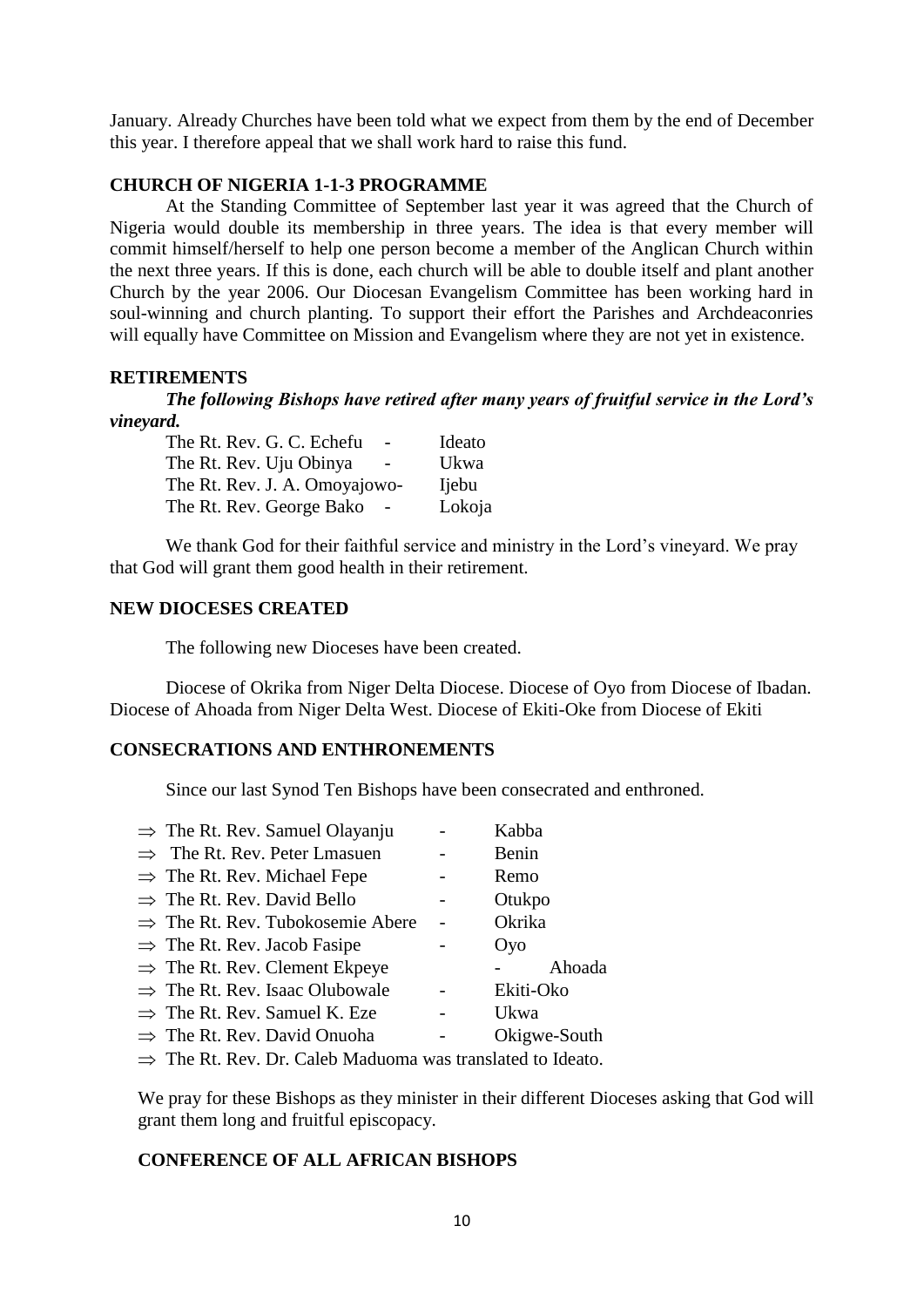This Conference was held in Lagos from October 26th – November 1st 2004. Church of Nigeria accepted to play host to this Conference and we thank Lagos, Lagos West and Abuja for the major roles they played for its success. The theme of the Conference was *"Africa has come of age, Self Evaluation."* We thank God for journeying mercies granted to all Bishops and wives who attended the Conference.

We thank God for the leadership role the Church of Nigeria has continued to play and pray that this Conference will strengthen the bond of unity of the Churches in Africa.

#### **MISSIONARY DIOCESE**

At the last Provincial Standing Committee in Enugu a proposal was put forward for the inauguration of the following Missionary Dioceses. Igala, Arochukwu, Badagry, Ogoni, Kubwa, Isuikwuato, Zonkwa, Ikwuano and Ogbomosho. This is in pursuance of the target of the Church to double its size by the year 2006.

#### **OBITUARY:**

A few days after the Provincial Standing Committee at Ilesa the Provincial Registrar and Chancellor of Sabongidda-Ora Diocese Sir Steven Giwa – Amu died.

The wife of the retired Bishop of Kaduna Rt. Rev. T. Ogboyomi also died just before the last Provincial Standing Committee at Enugu. Let us always remember their families in our prayers.

## **THE STATE OF THE NATION**

We thank God that his grace and mercy continues to abound for us as a nation inspite of the injustice, godlessness and selfishness that have characterized our society. Since our last Synod the corporate existence of our nation has been shaken to its foundations. We are all aware that the government has been promising that all their plans and programmes are aimed at improving the living conditions of the people and enhancing the economic development of the nation. Unfortunately, majority of Nigerians continue to live below poverty level while a few privileged people squander the wealth of the nation without qualms. Just recently it was announced that the way some Nigerian politicians spend money over-seas has become worrisome and is an embarrassment to other nationals who see them troop to overseas on weekly basis. Concerned Nigerians abroad have said that their names are being collated and would be made public before the end of the year. Many Governors are fingered in this criminal act.

The religious riot in Kano and Plateau States in which thousands of lives were lost and property estimated at Millions of Naira destroyed for no just cause shows that all is not well with our nation. It has been estimated that about 52,000 lives were lost in Plateau State alone, and a state of emergency imposed on the state.

Reports from Kano show that the killings and maiming of people in that state was equally alarming and there have been questions why the same measure applied to Plateau was not applied to Kano.

From different parts of the country we see resistance of restive youths and disenchanted groups who feel that the Federal Government is partial in its distribution of amenities and the handling of the resources of the nation. These include the OPC, APLC, MASSOB, Niger Delta Peoples Volunteer Force and others. Just recently the Federal Government invited the Niger Delta Peoples Volunteer Force led by Asari Dokubo for a dialogue. In doing this the government is showing that there are some sacred cows. The protest by these groups show that we are yet to work out an acceptable system of government that will take into consideration the feelings of all the ethnic groups in our country. The call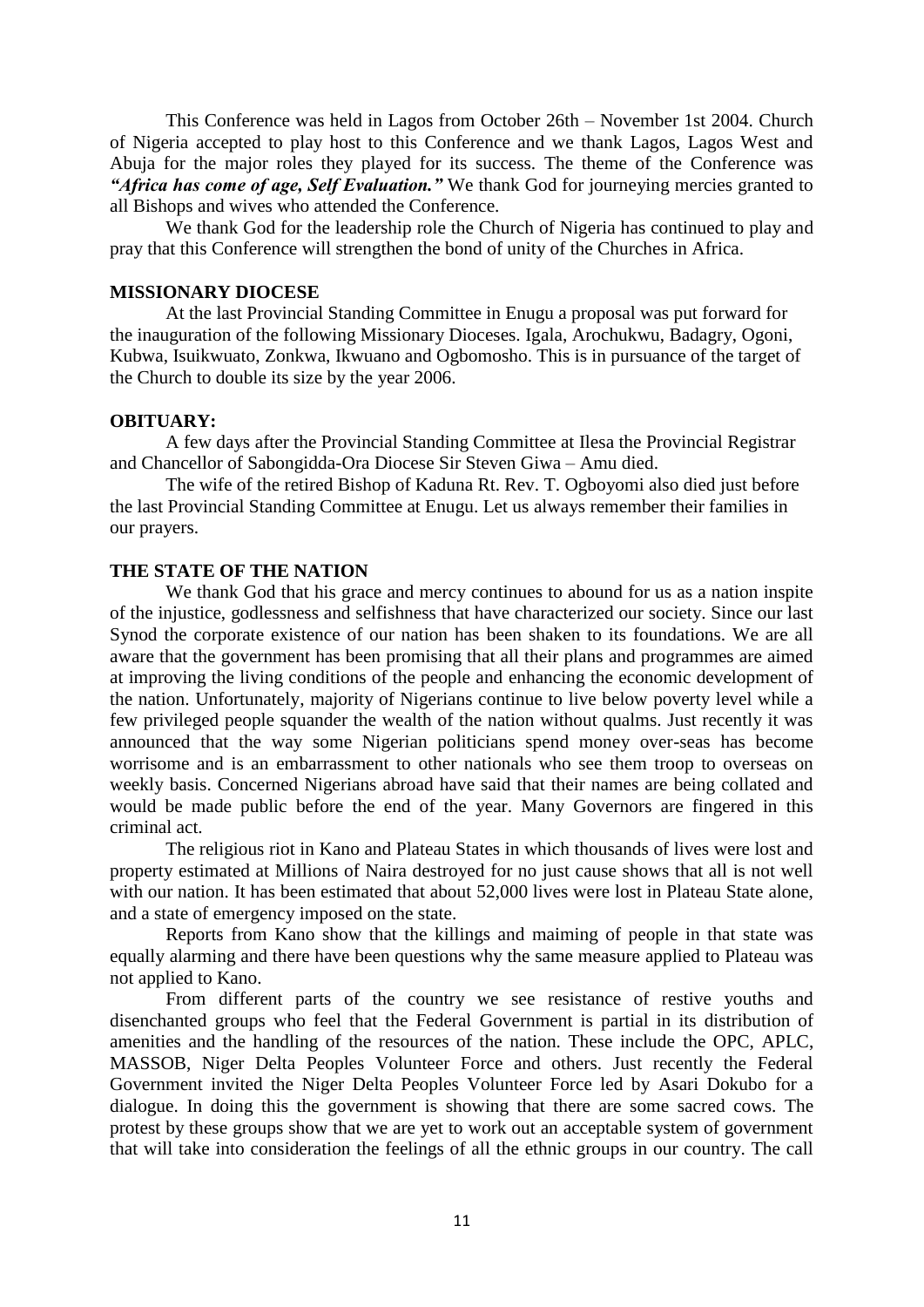for a National Conference continues to gather momentum from very many well-meaning Nigerians and to ignore it will only mean that we continue to drift like a rudderless ship.

The recent increase in fuel price raises the question whether the government is sensitive to the suffering of the masses. The government ought to do all within its power to see that industrial actions in the country are minimized since it does no good to any nation.

We thank the State governments that recently employed some workers and plead that the Federal Government will equally initiate plans that will reduce unemployment in the country.

The Security agents have to some extent reduced the crime rate mostly on the highways, life however continues to be insecure for those in the rural areas, the authorities will see to it that attention is equally paid to these areas and the Police made to do their duty instead of collecting tolls from drivers and harassing the motor-cyclists.

It is our prayer that our leaders will focus on the general interest of the people they serve and the Nigerian nation in general and forget about their selfish interests which work against the corporate existence of the nation.

#### **2004 – SYNOD THEME**

# *"A Call to Spiritual Reformation, A Imperative for the 21st Century Church."*

During our last Synod, our theme was *"Christian Witness at a Time Like this."*

From the sermons preached, the Bishop"s Address, Bible Studies and discussions, we were left in no doubt that we are living at a time when true worship of God has eluded majority of those who call themselves Christians. To many people worship has become a mere formality and a fulfillment of religious duty with no commitment or understanding of the God we worship through Jesus Christ. It has become for many a social gathering. There is no doubt that church activities go on with every enthusiasm and zeal, activities like evangelism, crusade, prayer and fasting, Bible Study, fellowship meetings etc. There is no doubt that the number of converts are increasing, new churches are planted and the Church of Nigeria for instance has been described as the fastest growing Church World – Wide. The church may be growing numerically, that is getting fatter and fatter but is the Church fulfilling the role which it has been called upon to fulfill? Our Church of today can be described as having a lopsided growth. While the physical aspect of the church is growing, we have lost sight of the spiritual side of its growth which is very crucial if the church will stand the test of time.

The Church of Nigeria was aware of this hence in its vision statement it stated *"THE CHURCH OF NIGERIA (Anglican Communion) shall be SPIRITUALLY DYNAMIC."*

One's spirituality relates to his level of awareness of God's sovereignty, and one's level of God"s consciousness underscores one"s attitude and relationship with God and man.

If we are asked today, *"What is the most urgent need of the Church in today's world?"* We are bound to give different answers ranging from purity of life, intensified evangelism, bible study and belief in the authority, of the Bible as having been inspired by God and its relevance for our salvation. People may speak of better human relations based on love for one another, social justice, righteousness and so on.

While all these things are very important and will not be neglected, there is a sense in which those needs are merely symptomatic of a far more serious lack. One believes that for today"s church to be relevant we need a deeper knowledge of God. We need to know God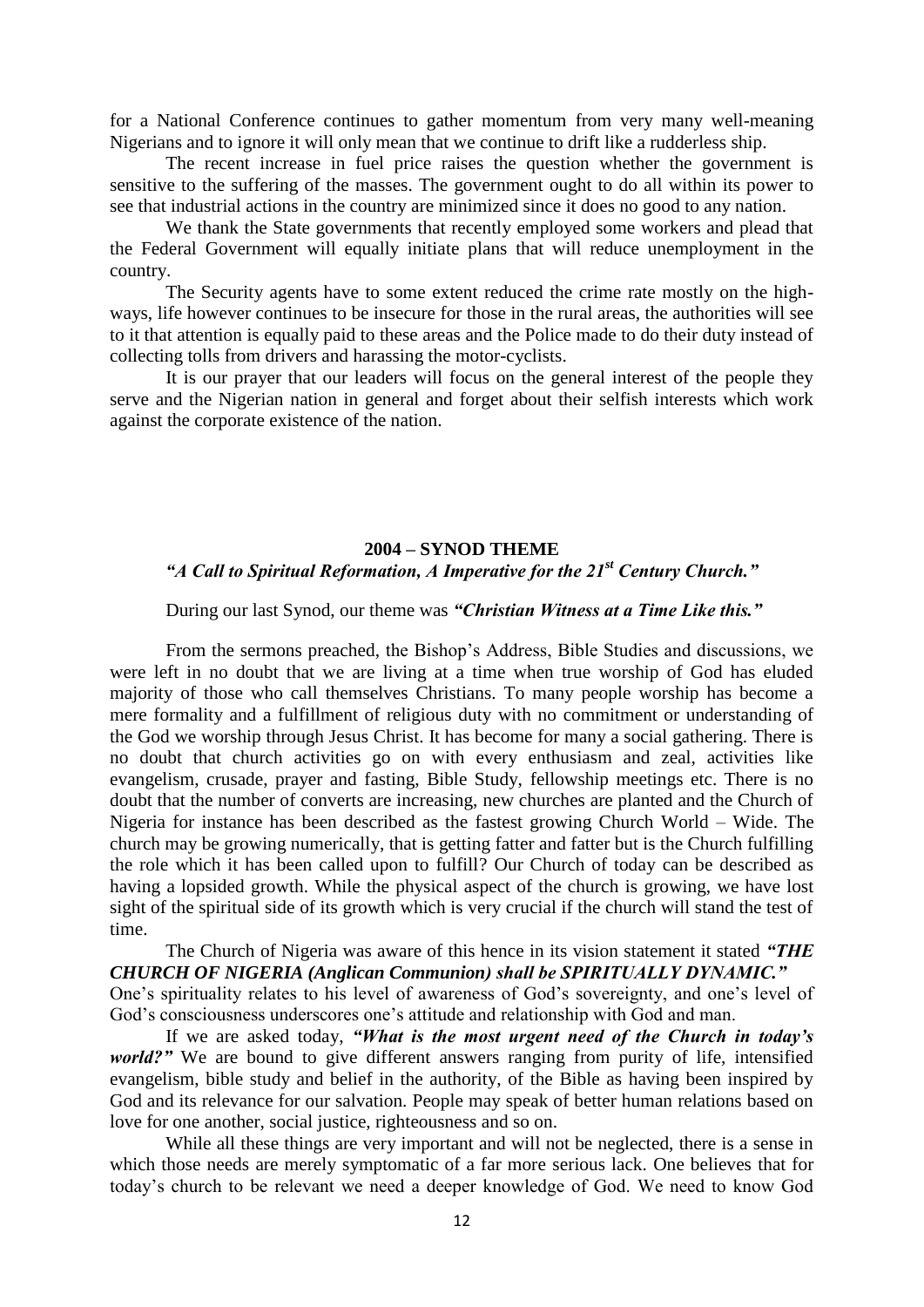better in order to worship him in spirit and truth. Much of our today"s religion is merely to address our felt needs. We are merely pursuing our own happiness and fulfillment. People now simply see God as the great Being that potentially meets our needs and fulfils our aspirations. Today we think little of what God is like, what he expects of us and what he seeks in us. People are no longer captured by God"s holiness as Isaiah was, his love as Hosea was or his righteousness and justice as Amos was.

God"s words and thoughts capture too little of our imagination, too little of our discourse and too few of our priorities. We are simply spiritually stunted. As Christians we need a reform in our spirituality. We need to rediscover the spirituality of the early fathers, those prophets of old and the Christians of the early centuries that led them to make great impact on the lives of those around them and the society to which they belonged.

When we speak of Christian Spirituality, we are thinking of the state of deep relationship to God. Christian spirituality should be centred on Christ. Paul frequently describes the life of the believer *"In Christ"* to emphasize the union Christians enjoy with Jesus Christ; 2 Corinthians 5:17. *"Therefore, if anyone is in Christ, he is a new creation, the old has gone, the new has come."* It is a dynamic union which the synoptic writers describe as following Jesus, the Johannine writings speak of it as union in love and Hebrews and 1 Peter see it as pilgrimage. Hebrews 11:13.

*"They admitted that they were pilgrims and strangers on earth."* 1 Peter 2:11 *"Dear friends, I urge you as aliens and strangers in the world, to abstain from sinful desires which war against your soul."* These and other metaphors imply the growth and dynamism of the life of Christ in the believer.

God"s original purpose to create man in the image and likeness of God Genesis 1:26- 28 is re-interpreted by redemption as being conformed to the image of his Son. Romans 8:29 *"For those he fore knew, he also predestined to be conformed to the likeness of his Son, that he might be the first born among many brothers."*

Christian spirituality is life in the Trinity. The Christian lives in acceptance of sonship, knowing God as Father. He realizes this in the sonship of Jesus Christ, his saving work of forgiveness and his gift of eternal life. This is actualized by the gift of the Holy Spirit who enables the believer to cry **"***Abba Father"* Romans 8:15, Gal. 4:6. *"Because you are sons, God sent the spirit of his son into our hearts the spirit who calls out "Abba Father."*

It is the out-working of the grace which begins with conversion and concludes in death or Christ's second coming. It is marked by growth and maturity in a Christ like life. It implies community and fellowship. Eph. 4:15-16 *"Instead speaking the truth in love, we will in all things grow up into him who is the head, that is Christ. From him the whole body joined and held together by every supporting ligament grows and builds itself up in love as each part does its work."* It is a life of prayer Matthew 6:5-15, 1 Thess. 5:17, *"Pray continually or without ceasing.*" It means a sense of eternal dimension in all one's existence. Gen. 50:19-20.

But Joseph said to them, *"Don't be afraid. Am I in the place of God? You intended to harm me, but God intended it for good to accomplish what is now being done, the saving of many lives."* Rom. 8:28. *"And we know that in all things God works for the good of those who love him, who have been called according to his purpose,."* It means an intense awareness of life lived in the present before God. Matthew 6:34.

*"Therefore do not worry about tomorrow for tomorrow will worry about itself. Each day has enough trouble of its own.*" The spirit – filled life is one that manifests practically the spirit of Jesus, with the fruit of love that is joyful, peaceful, patient, kind, good, faithful, gentle and self-controlled. (Gal. 5:22-23). This is true spiritually. It is a continuous command according to Ephes. 5: 18 *"Do not get drunk on wine which leads to debauchery. Instead be filled with the spirit.*" This spirit will neither be quenched nor grieved.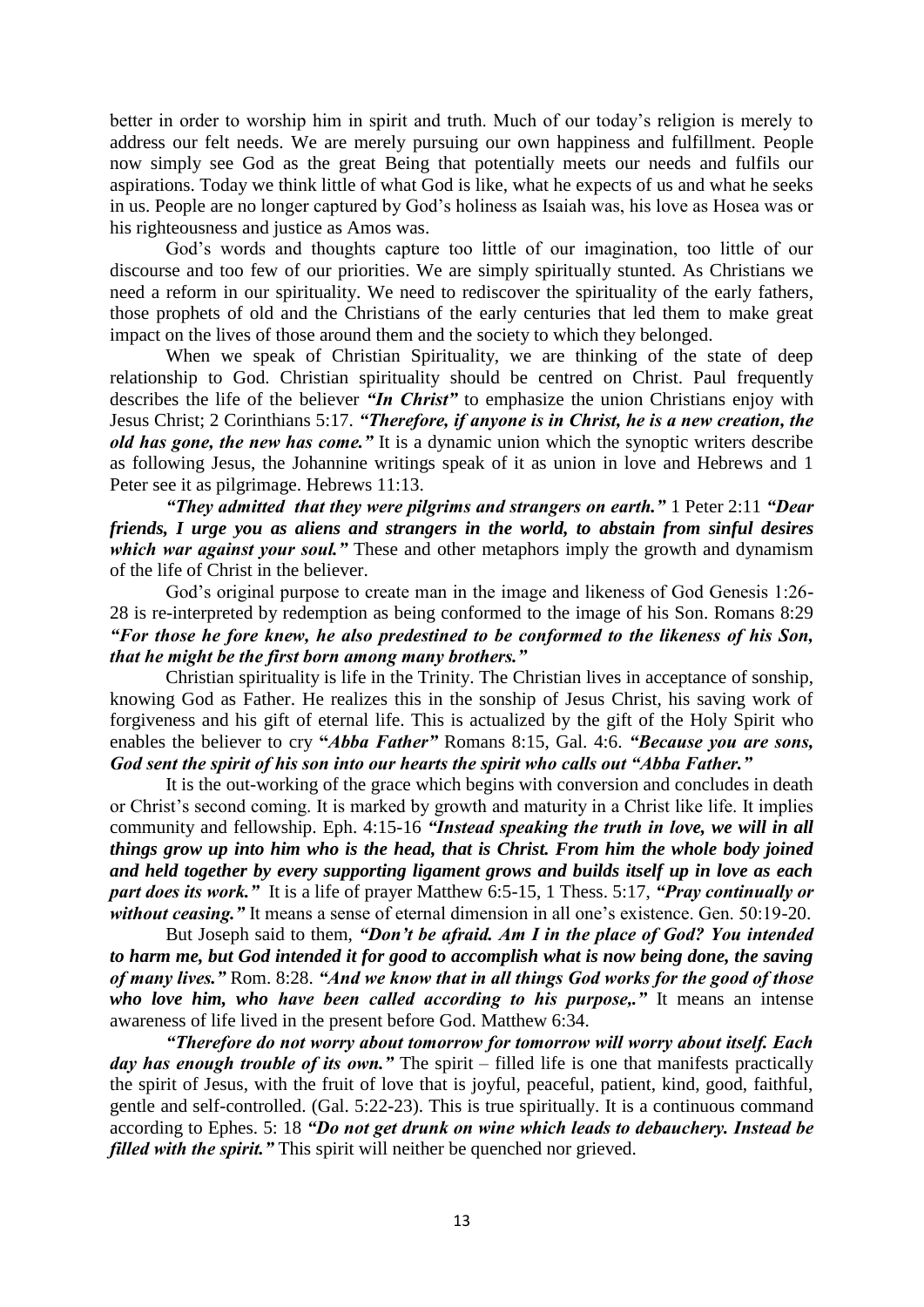1Thess. 5:19, Eph. 4:30 – *"Do not put out the spirit fire."* "And do not grieve the Holy Spirit of God with whom you were sealed for the day of redemption."

Our Christian spirituality engenders fellowship and the communion of Saints deepens its character. As social beings, the reality of our spirituality is tested by the quality of our public worship. Acts 2:42 – *They devoted themselves to the apostles' teaching and to the fellowship, to the breaking of bread and to prayer.*" Godliness and spiritual friendship reinforce each other, as a horizontal and a vertical way respectively, to inspire and to embody the love of God in human hearts. For Christian worship is not primarily a matter of special practices but of our life style.

Rom. 12:1; 14:6; 1 Cor. 10:31. *"Therefore, I urge you brothers, in view of God's mercy, to offer your bodies as living sacrifice, holy and pleasing to God – this is your spiritual act of worship."*

We may then ask, what are the factors that have led to the loss of spirituality in today"s Church?

**NOMINAL CHRISTIANS:** Many people who fill our churches today are merely nominal Christians who have not had any true conversion experience. They have not genuinely repented of their sins or done away with their past life. Jesus said in John 3:3 *"No one can enter the kingdom of God unless he is born again."* This conversion experience is an act initiated by God in the hearer of the word of God in response to preaching the word of God. The hearer is convicted of his sins, leading to remorse, repentance or forsaking of his sins. He then accepts Christ as his personal Lord and Saviour. The person then invites Christ into his life. He now has the power to live a new life. John 1:12 – says *"Yet to all who received him, to those who believed in his name he gave the right to become children of God."*

This nominalism has led to lack of deep commitment in the things of God. Many so called Christians attend services during major Christian events like Easter, Harvest or Ordination and they hardly read the Bible or attend Bible Studies or Christian fellowships where the Bible is taught to deepen the faith of believers. They may not even pray in their homes. This group of people do not take any interest in whatever happens in the church.

They are in the church for merely selfish and social reasons. On Sundays this group of people go to church and the next day they go to one kind of deity or another. Their faith does not stand the test of time. Some of these people oppose the authority of the church and can make it difficult if not impossible for Church Workers in their areas to make any meaningful progress.

#### **DENIAL OF THE AUTHORITY OF THE BIBLE**

We today live in a world where the authority of the Bible has been challenged and questioned by even some clergymen or Bishops. The recent development in the Church in America leaves no one in doubt that some people may be thinking of re-writing the Bible or expunging from it those aspects that do not agree with their teaching. We think for instance about homosexuality which is clearly condemned in the Bible and for which the cities of Sodom and Gomorrah were destroyed. Rom. 1:2627 – *"Because of this God gave them over to shameful lusts. Even their women exchanged natural relations for unnatural ones. In the same way the men also abandoned natural relations with women and were inflamed with lust for one another. Men committed indecent act with other men, and received in themselves the one penalty for their perversion."*

In America they have equally gone ahead to ordain and even wed homosexuals in the church of God.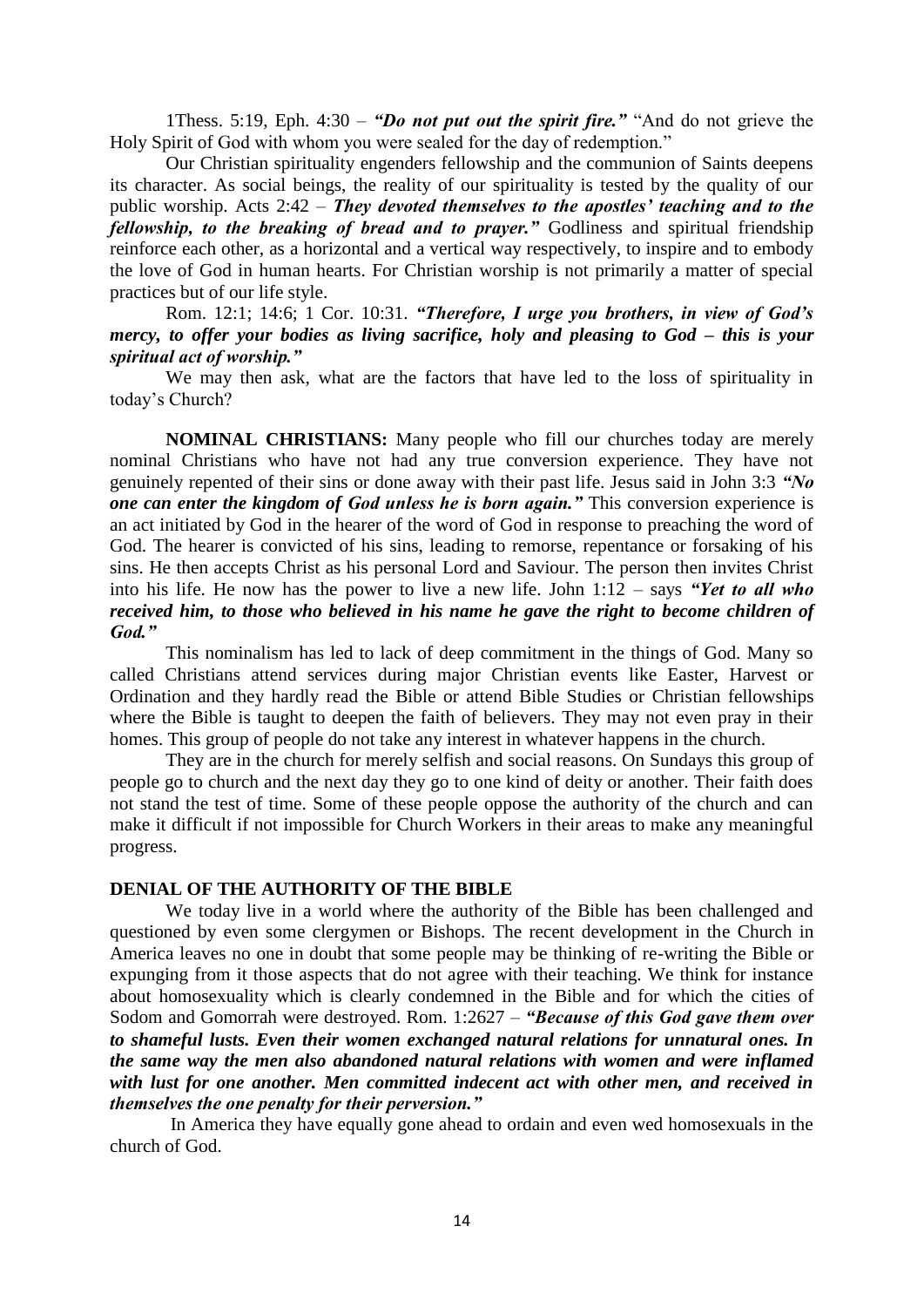One may ask where in the Bible they have the authority for doing what they have done. It is stated clearly in 2 Timothy 3:16-17 " *"All Scripture is God breathed and is useful for teaching, rebuking, correcting and training in righteousness; so that the man of God may be thoroughly equipped for every good work."*

This development has led the Church of Nigeria to sever relationship with the Church in America (ECUSA).

Paul writing to Timothy in 2Tim. 4:3-4 – *"For the time will come when men will not put up with sound doctrine. Instead to suit their own desires, they will gather round them a great number of teachers to say what their itching ears want to hear. They will turn their ears away from the truth and turn aside to myths."*

Some Bishops and renowned theologians in the name of scholarship have even questioned the cardinal doctrines on which the faith of the church had been built for these past centuries, the Virgin Birth, the death and resurrection and the physical ascension of our Lord and Saviour Jesus Christ. This shows the level to which the spiritual understanding of some church fathers have degenerated. According to Peter Moore *"Today there is a new spin on these old heresies, arising from our culture's fascination with religious pluralism. Along with a widespread loss of belief in absolutes, we see a loss of faith in objective truth. People now hesitate to say that any religious convictions represent literal facts. They prefer to think that all beliefs are subjective. This allows them the benefit holding on to beliefs that offend no one. Thus, these people can appear religious but tolerant."*

### **CLERGY BEHAVIOUR**

Many people today doubt the calling of some of our clergymen who are supposed to be the leaders of different congregations and feed the sheep of Christ that have been committed to their care. Many clergymen today are more concerned with material acquisition than with spiritual matters and the spiritual growth of their members. Prosperity gospel has taken the centre stage in the lives of many men of God. Prayers and blessings now depend on how much one has given as if that is dependent on their power.

Little or no time is given for personal devotion and study of the scripture and this has led to ineffectiveness. Clergy relationship is characterized by unhealthy rivalry and jealousy, which leads even to out-right hatred. Those who work had and make impact on their congregations are castigated and black-mailed instead of praising God for what he is using them to do and even being ready to learn from them.

In other cases some of our clergy have shown signs of gross indiscipline and insubordination even to their Bishops. A clergyman for instance left his duty post and was running a church in another Diocese simply because he was given money and a car. He went ahead to ignore his Bishop"s letter to withdraw from the place.

The problems we face today in the Church of Nigeria when Bishops are elected and rejected are mostly instigated by clergymen, who have been going around campaigning for the office.

Clergymen who are preferred because of their hard-work, discipline and true spirit of service are branded Bishop"s favoured ones by those who are Senior and yet unproductive. We are equally aware of situations where a clergyman has no hope of rising to certain positions in the church when he is working in a place away from his own area no matter how good he may be.

Worse still is that today clergymen take their fellow-clergy to court in order to settle their differences. In 1Cor. 6:1-6 – Paul says *"If any of you has a dispute with another, dare he take it before the ungodly for judgement instead of before the Saints. Do you not know that the Saints will judge the world? And if you are to judge the world, are you not competent to judge trivial cases? Do you not know that we will judge angels? How much*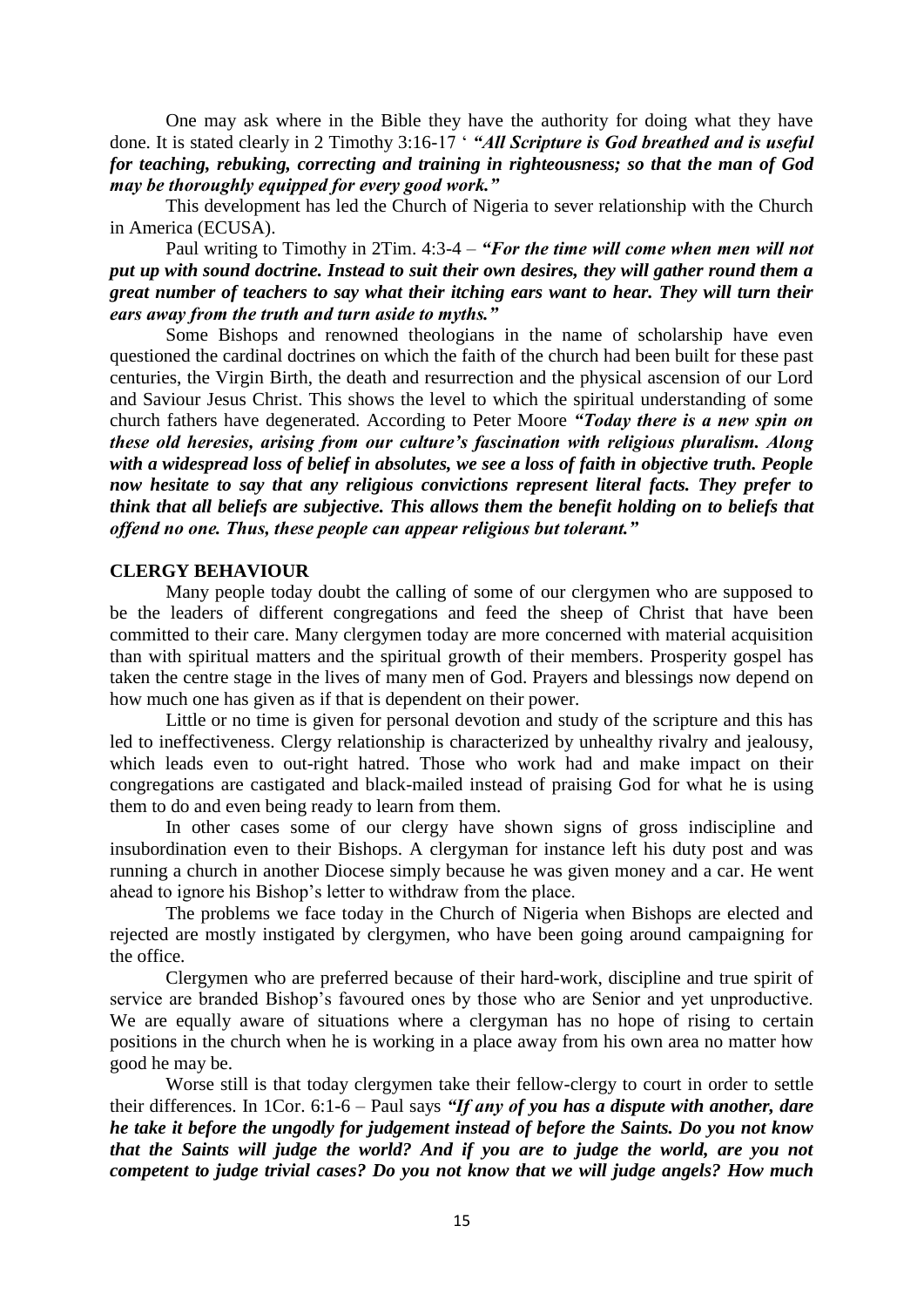*more the things of this life! Therefore, if you have disputes about such matters, appoint as judges even men of little account in the church. I say this to shame you. Is it possible that there is nobody among you wise enough to judge a dispute between believers? But instead one brother goes to law against another and this in front of unbelievers?"*

### **ATTITUDE TOWARDS PUBLIC WORSHIP**

It is my belief that every Christian has a fundamental calling and one primary duty  $- a$ duty that is also a delight. We are called by the way we live and in all we do, to worship God. Worshipping is a full-time activity not only here on earth, but also in heaven. God created us to worship him and enjoy him forever. In our worship we are coming before the Almighty God, standing before his throne of grace to seek his favour and guidance. How do many people today approach worship? Do we come to God prepared, with sense of great expectations or do we come to fulfill all righteousness? Do we have any sense of reverence and awe, seeing our puniness in the presence of the Omnipotent and Omniscient God. The casual manner in which many people today attend services show that we have lost that sense of awe and reverence. We no longer realize that before God we are standing on a holy ground. So many people now come to Church services without the Holy Bible, Hymn Book and Prayer Book. This results in non-participation and lack of concentration in a service that is supposed to be participatory. People move in and out when they like and some engage in conversations when a service is going on. The result is that people go through a service without thinking or meditating on the passages read, hymns sung to know the message that is being conveyed. This is because people do not prepare themselves for worship. Some people get up late, rush to church and arrive just before or after the service has started, some even arrive when the sermon has gone half-way or even after the sermon. This group of people cannot be said to be in a state of worshipping the living God. Some even answer their handsets while in service. To this group of people the service will seem cold and dead. Those who come in time and prepared will come out of the church inspired and renewed, challenged and uplifted because they took time to prepare themselves. They arrive in time to pray, to meditate, to look through the hymns set for the service and the bible passages so that they will make them their own in worship. According to Michael Baughen – *"They came not, to attend church or "to go to a service" but to meet with the Lord of heaven and earth and to worship him. Their anticipation and expectancy influenced their whole participation."*

# **WHAT THEN IS THE IMPLICATION OF ALL THESE?**

We need a renewal of our faith in God as God Almighty. We have to re-examine our faith and commitment to God. What do we actually believe? For right faith and doctrine will lead to right conduct.

"Faith" may mean religion, which in our own case is Christianity. We have to ask ourselves a searching question: Which other beliefs and practices do we join to our Christian faith? Do I believe in and worship other gods in addition to the One God in Trinity of the Christian Faith? As church members are we in the right tradition that can bring salvation, when we mix up the pagan, the esoteric and the occult practices with our profession and practice of Christian Faith?

Faith mean\s our Creed, as contained in the Apostles Creed, the Nicene Creed and the Athanasian Creed. Here it means a dogma or teachings that must be believed.

What do these Creeds mean to us when we recite them? Do we faithfully hold the Catholic Faith as preserved in these Credal definitions?

Romans 1:17 – "Speaks of faith that makes one "righteous" or faith that saves. This faith means 'obedience' absolute trust and surrender' to the will of God. It is the faith that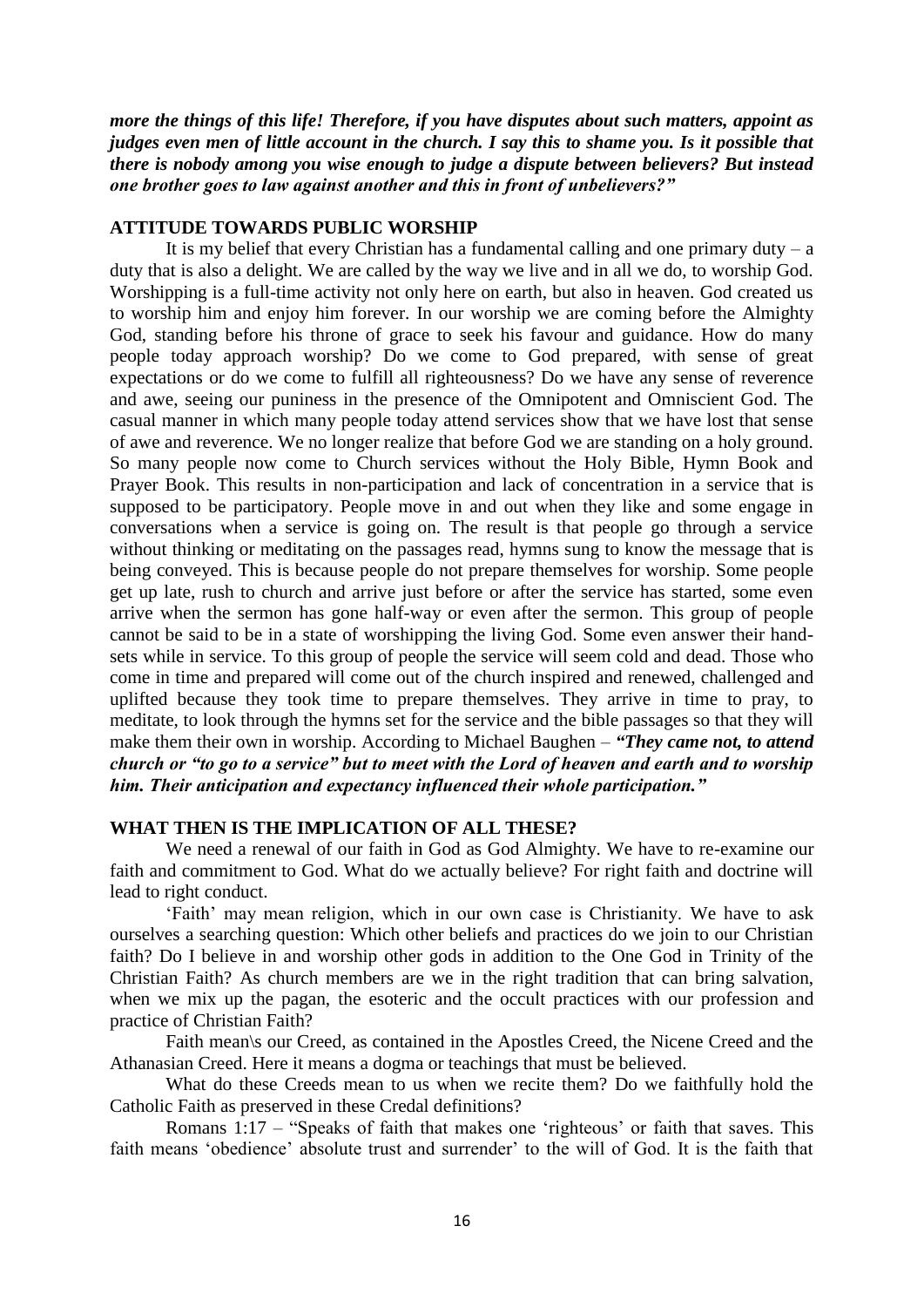makes God declare a sinner discharged and acquitted." We find this faith in Abraham. Abraham obeyed God and left his country not knowing where he was going.

He was ready to offer his only son and believed that he would be father of many nations even at an extreme old age. God never disappointed him as these promises were fulfilled through his descendants. This kind of faith is patient and obedient, full of trust and confidence. It was this faith in God that led Daniel to continue his prayers to God even at the risk of his life. The same faith led Shedrack, Meshack and Abednego to refuse to worship the golden image set up by Nerbuchadnezer believing that the God they serve can save them hence they said – Daniel 3:17-18.

*"The God we serve is able to save us from it, and he will rescue us from your hand, O King. But even if he does not, we want you to know O king that we will not serve your gods or worship the image of gold you have set up."* We need to have the faith that transforms a person's inner being – the saving faith that transforms a person's inner being – the saving faith that can say as Paul did – Gal. 2:20 *"I have been crucified with Christ, and I no longer live but Christ lives in me. The life I live in the body, I live by faith in the Son of God, who loved me and gave himself for me."* 

We need the faith that can move mountains, the faith that will continue to trust even when it is difficult. We need this faith in order to over-come difficulties. Sometimes we feel that God is far away from us. Habakkuk had the same experience and questioned God. Hebrews 1:3,13 – *"Why do you make me look at injustice, why do you tolerate wrong …" 13 – "Your eyes are too pure to look on evil, you cannot tolerate wrong. Why then do you tolerate the treacherous. Why are you silent while the wicked swallow up those more righteous than themselves."* And Isaiah could say *"Verily thou art a God that hidest thyself O God of Israel, the Saviour"* Isaiah 45:15.

The night before Martin Luther was due to stand before the authorities of Rome, who had charged him for heresy, when everybody had turned their backs on him, he walked the floor of his room and cries out. *"O my God, art thou dead?"* One would have thought that God would have been especially real to Martin Luther at that moment. You would have thought that since God had chosen Luther to be the man who would turn the world upside down, on that particular night he would have given Luther an extra measure of his Spirit. But Luther felt utterly deserted. The following day he said the famous words. *"Here I stand"* It sounds triumphant but Luther was scared to death. They asked him, Dr. Luther, are these your tracts? Yes they are. He replied. Will you recant what you have said? He replied, *"Yes, I will if you can show that they are contrary to the word of God, but if you can't, here I stand. I can do no other, God help me."* Amen. Luther was scared to death. He had no sense of God"s presence but he was faithful. We easily give up in the face of distress and adversity. We give up our courage and trust too soon because we lack this type of faith; faith that can move mountains, change situations, the faith that makes the impossible possible.

We need the faith that works. James spoke of this faith in James 2:14-17 – *"What good is it my brothers if a man claims to have faith, but has no deeds – Can such a faith save him … in the same way faith by itself if it is not accompanied by action is dead."* It is easy for us to claim that we have faith as believers. James make it clear that faith without good works is dead. It is not enough to boast that we are important members of our churches, opinion leaders, power brokers, the enlightened members of our congregations, if we cannot at the same time point at the good things we are doing to prove our Christian commitment. Nothing sorts out our Christian faith and integrity so quickly as giving. How do we give on Sundays? Are we like Cain – giving something but without much thought or sacrifice, giving because we can hardly pass the offering plate by. Or are we like Abel – loving God, longing to see His work go forward, expressing this in thought, through proportionate giving and often in overflowing love – gifts as well. God demands that we give according to the blessings we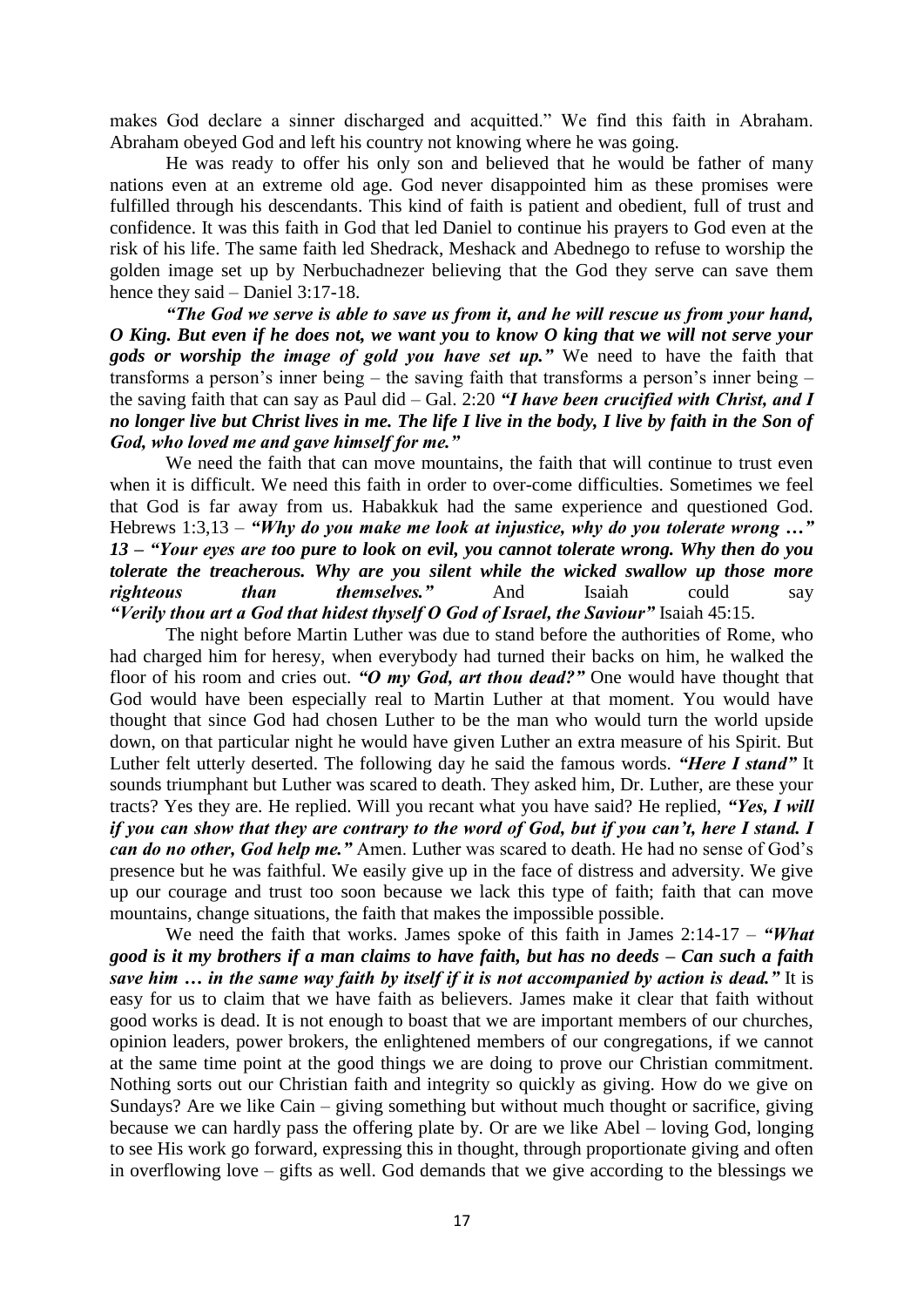have received, and he loves a cheerful giver. Deut. 16:17 – *"Each of you must bring a gift in proportion to the way the Lord your God has blessed him."*

What is our idea about Church work? We need to reconsider the idea we hold about church work and the church worker. Some of us, both the clergy and the lay pitch the church too low in our imagination.

Some people today want church work whether they are qualified, suited for it or not; whether they are morally, spiritually and intellectually qualified or not. We need the vocation and the equipment of the Holy Spirit for all church offices.

Some of our members have neither the respect for the church and its owner nor for the Church worker. In the Anglican church some have degenerated to the stage where in some places we have neither love nor respect for the Church Teacher, Catechist or Pastor. In some places workers are not properly quartered nor looked after. We are being reminded that disrespect and neglect of our Church workers is a disservice to the Church of God.

## **HOLINESS**

The need for moral regeneration cannot be over-emphasized both in the clergy and the laity, the young and the old. Ministers of God as true ambassadors for Christ must be clothed with righteousness and with holiness. This means that they should be full of the power of the Holy Spirit which will produce in them the fruit already mentioned earlier in this address – "Love, joy, peace, patience, kindness, goodness, faithfulness, gentleness and self-control." These are fruit of the spirit and signs of holiness against which there is no law.

Parents should show good moral examples to their children. We should all rise and work against examination – malpractices, drug addiction and alcoholism in the youth. Any true child of God will not be involved in 419, armed robbery.

Public servants who are Christians ought not be associated with those who divert the public funds to their private pockets. Christ"s question is still relevant. *"What good will it be for a man if he gains the whole world, yet forfeits his soul?"* Matthew 16:26

Related to holiness is New Life in Christ which is the answer to all our moral problems. Many of us have not changed from their bad old life which is contrary to the will of Christ. When we sincerely accept Christ as Lord and Saviour, when we see him as all sufficient to us, as the very God to be obeyed and reverenced, something new happens in our lives. The indwelling Christ has the power to alter our nature, and transform our being so that we become new Creatures in Christ; the old pass away and the new behaviour comes in. some of us speak of being born again as contained in John 3 but their lives deny their claim. The fact remains that we all need both spiritual, religious and moral renewal. Many of us still live in the flesh and cannot control our passions. It is a wonderful thing to experience a life that is controlled and directed by the Holy Spirit. That is the new life we need, the spiritual renewal that is needed for our time.

I want to conclude with some hints on Our Prayer Life: We need to put more zeal in our prayer lives. For more things are wrought by prayer than this world can dream of." Both as members and as a church we do not pray enough. We take God for granted. In our private lives, we need to form strong prayer habits of communicating with God both formally and informally. We need personal and private devotions. Many people have lost the sense of having a quiet time with God. In our churches today we need to have the two services of morning and evening instead of turning the evening time to family or town meetings. The Wednesday Prayer and fasting ought to be taken seriously as we see the result in places where it is done properly. Paul says in 1 Thess. 5:17 – "Pray without ceasing" or "pray continually." In our diocese we have a cycle of prayer and how many of us use this cycle of prayer religiously? The only hope we have for a change in our country is for Christians to rise up to their responsibility in praying fervently to God. 1 Timothy  $2:1 -$  "I urge, then, first of all, that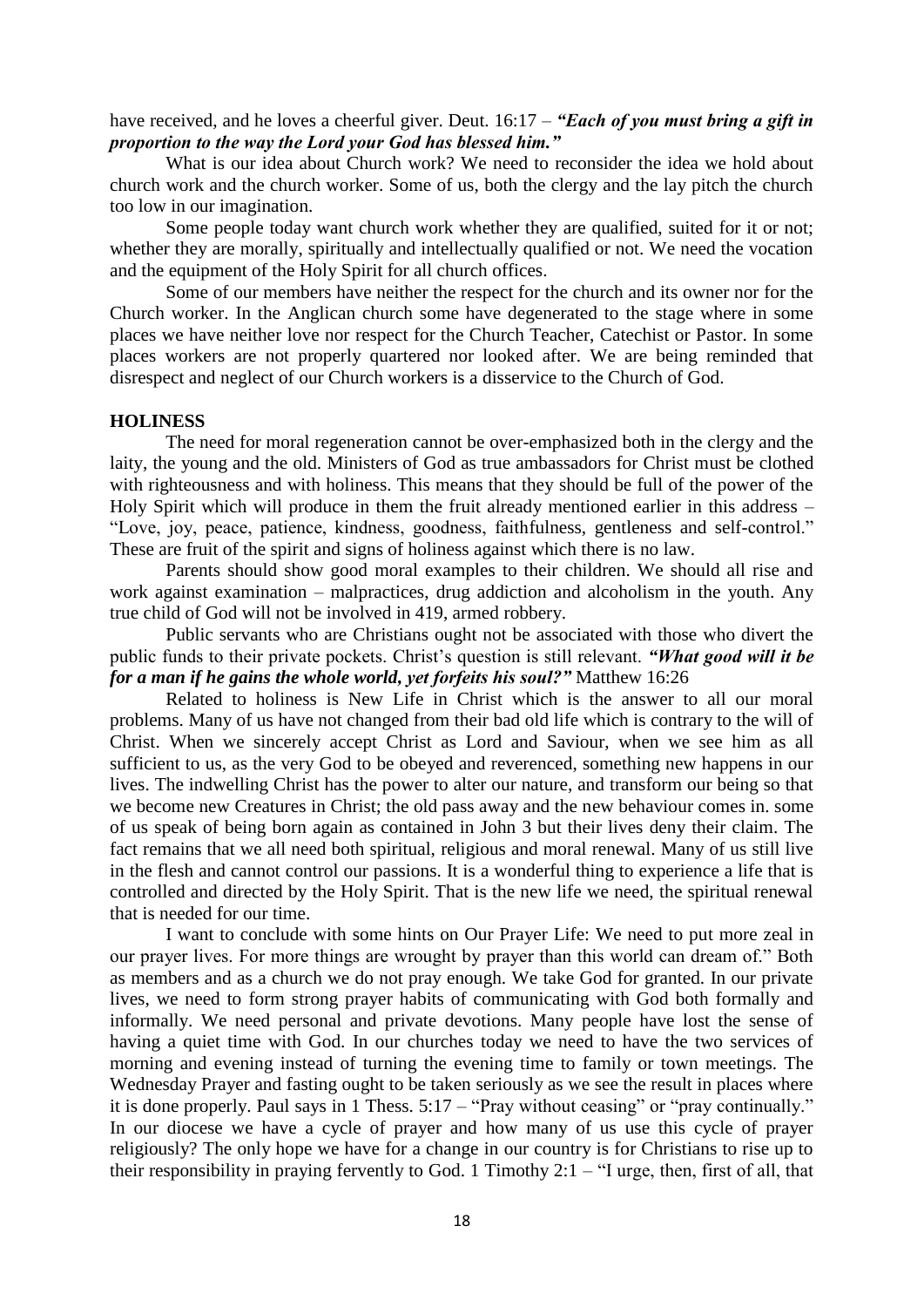requests, prayers, intercession and thanksgiving be made for everyone – for kings and all those in authority, that we may live peaceful and quiet lives in all godliness and holiness."

### **PRAYER**

Almighty God, we thank you for your church which you have set as light to the nations. We ask for your blessing, for the power of the spirit that we may know you better and grow in our grasp of your incalculable love for us, so that we can serve you better. Bless us Lord God, not with ease or endless triumph, but with faithfulness. Bless us with profound hunger and thirst for righteousness, a zeal for truth, a love of people. Bless us with the perspective that weighs all things from the vantage point of eternity. Bless us with a transparent love of holiness. Grant us strength in weakness, joy in sorrow, calmness in conflict, patience when opposed or attacked, trustworthiness under temptation and love when we are hated. We ask Holy and Merciful God that we may be used to extend your kingdom here on earth and bring many to know and love you truly, through Jesus Christ our Lord, Amen.

# **ADMISSIONS AND CONFIRMATION**

During the period in review 232 girls were admitted to Girls' Guild, 457 women to Women's Guild, 123 to Mothers' Union, while 122 fathers to Christian Fathers' Fellowship. A total of 2537 Candidates were confirmed.

See the table below:

| <b>Date</b> | <b>Church</b>                   | <b>Confirmation</b> |               | Girls'         | W.G.           | M.U.           | C.F.F                    |
|-------------|---------------------------------|---------------------|---------------|----------------|----------------|----------------|--------------------------|
|             |                                 | <b>Male</b>         | <b>Female</b> | Guild          |                |                |                          |
| 5/10/03     | St. Paul's Uda                  | 26                  | 106           | 12             | 13             | 8              | $\overline{7}$           |
| 12/10/03    | All Saints' Obollo-Afor         | 34                  | 74            | $\overline{2}$ | 15             | $\overline{7}$ | $\overline{2}$           |
| 23/11/03    | St. Stephen's Ogrute            | 13                  | 55            | $\blacksquare$ | 20             | $\overline{2}$ | $\overline{\phantom{a}}$ |
| 7/12/03     | St. Stephen's Neke              | 21                  | 53            | 5              | 29             | $\overline{8}$ | $\overline{4}$           |
| 14/12/03    | St. James' Orba                 | 24                  | 44            | $\overline{4}$ | $\overline{4}$ | $\overline{a}$ | 6                        |
| 20/12/03    | St. Paul's Ihenyi               | 51                  | 144           | 28             | 47             | 5              | $\overline{\phantom{0}}$ |
| 21/12/03    | St. Andrew's Ibagwa             | 48                  | 155           | 21             | 46             | 6              | 5                        |
| 7/2/04      | St. James' Alor-Agu             | 10                  | 37            | 7              | $\overline{4}$ | 5              | 6                        |
| 15/2/04     | St. Andrew's Adani              | 11                  | 10            | $\overline{a}$ | $\mathbf{1}$   | 3              | $\overline{\phantom{0}}$ |
| 22/2/04     | St. Stephen's Umulokpa          | 9                   | 19            | $\mathbf{1}$   | $\overline{4}$ | $\overline{2}$ | $\overline{\phantom{a}}$ |
| 7/3/04      | St. Matthew's Mgbuji            | 24                  | 70            | $\mathbf{1}$   | 24             | 3              | $\overline{\phantom{0}}$ |
| 28/3/04     | St. Cyprian's Chapel            | 36                  | 51            | $\overline{7}$ |                |                | $\overline{\phantom{a}}$ |
| 4/4/04      | St. John's Onuiyi               | 17                  | 9             | 9              | 6              | 5              | $\overline{a}$           |
| 18/4/04     | St. Mary's Opi                  | 47                  | 111           | 12             | 10             | $\overline{2}$ | $\mathbf{1}$             |
| 9/5/04      | St. Barth's Amachalla           | 10                  | 57            | $\mathbf{1}$   | 5              | $\overline{a}$ | $\overline{\phantom{0}}$ |
| 23/5/04     | <b>Emmanuel Church Alor-Uno</b> | 18                  | 34            | $\overline{2}$ | 15             | 3              | $\overline{a}$           |
| 30/5/04     | Cathedral Chr. of St. Paul's    | 42                  | 57            | 11             | 24             | 10             | 50                       |
| 6/6/04      | St. Andrew's Ikem               | 23                  | 35            | 15             | 27             | 6              | 5                        |
| 27/6/04     | Christ Church Chapel, UNN       | 27                  | 22            | $\blacksquare$ | $\overline{3}$ | $\overline{4}$ | $\overline{\phantom{a}}$ |
| 18/7/04     | St. Peter's Ovoko               | 66                  | 99            | 8              | 40             | 14             | 3                        |
| 1/8/04      | St. Mark's Obukpa               | 32                  | 64            | 8              | 13             | $\overline{7}$ | 10                       |
| 8/8/04      | St. Stephen's Eha-Alumona       | 43                  | 115           | $\overline{2}$ | 11             | 3              | $\mathbf{1}$             |
| 15/8/04     | St. Thomas' Aku                 | 19                  | 80            | 29             | 10             | $\overline{2}$ | 5                        |

**Admission and confirmation: 5th October, 2003 – 10th October 2004**